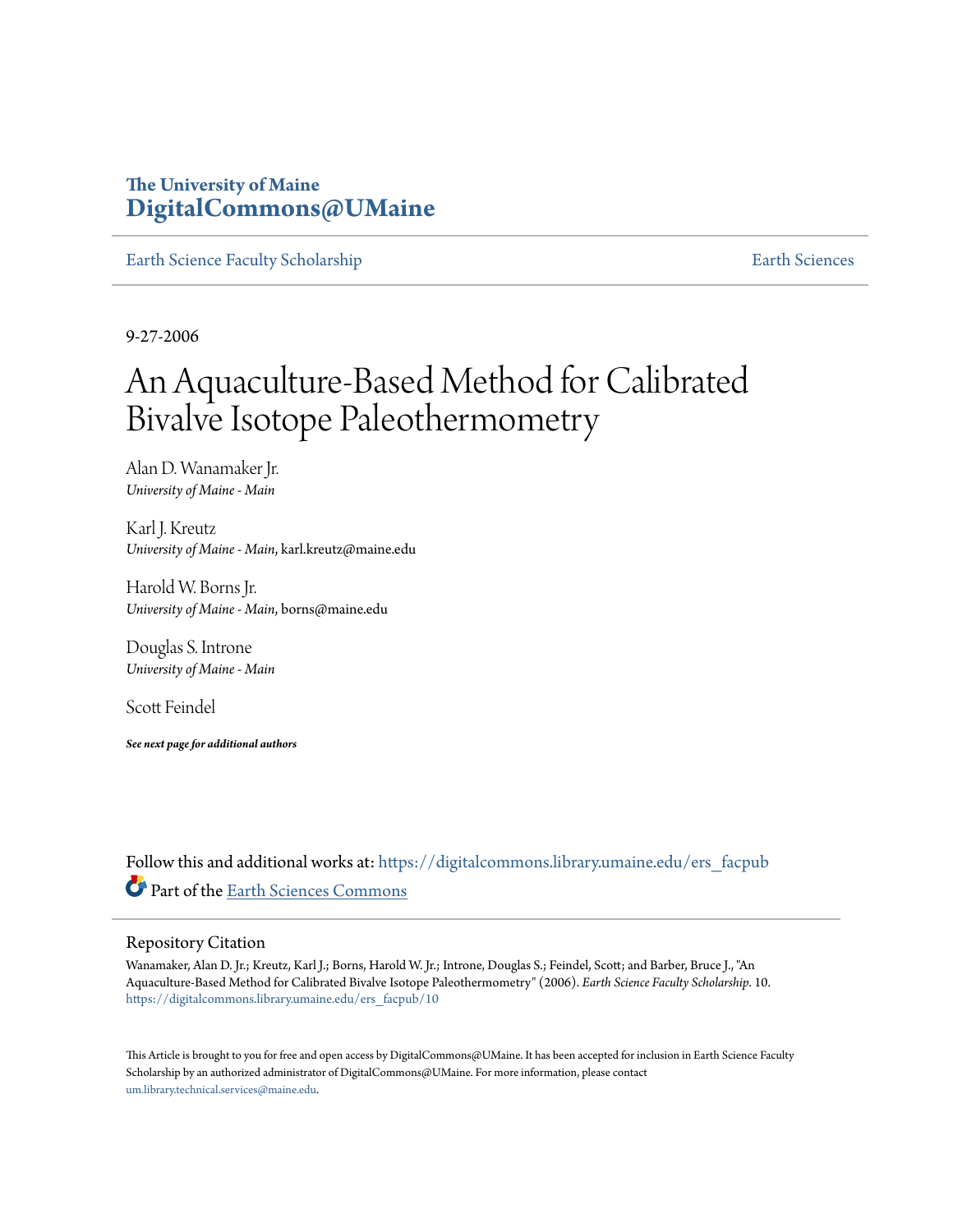#### **Authors**

Alan D. Wanamaker Jr., Karl J. Kreutz, Harold W. Borns Jr., Douglas S. Introne, Scott Feindel, and Bruce J. Barber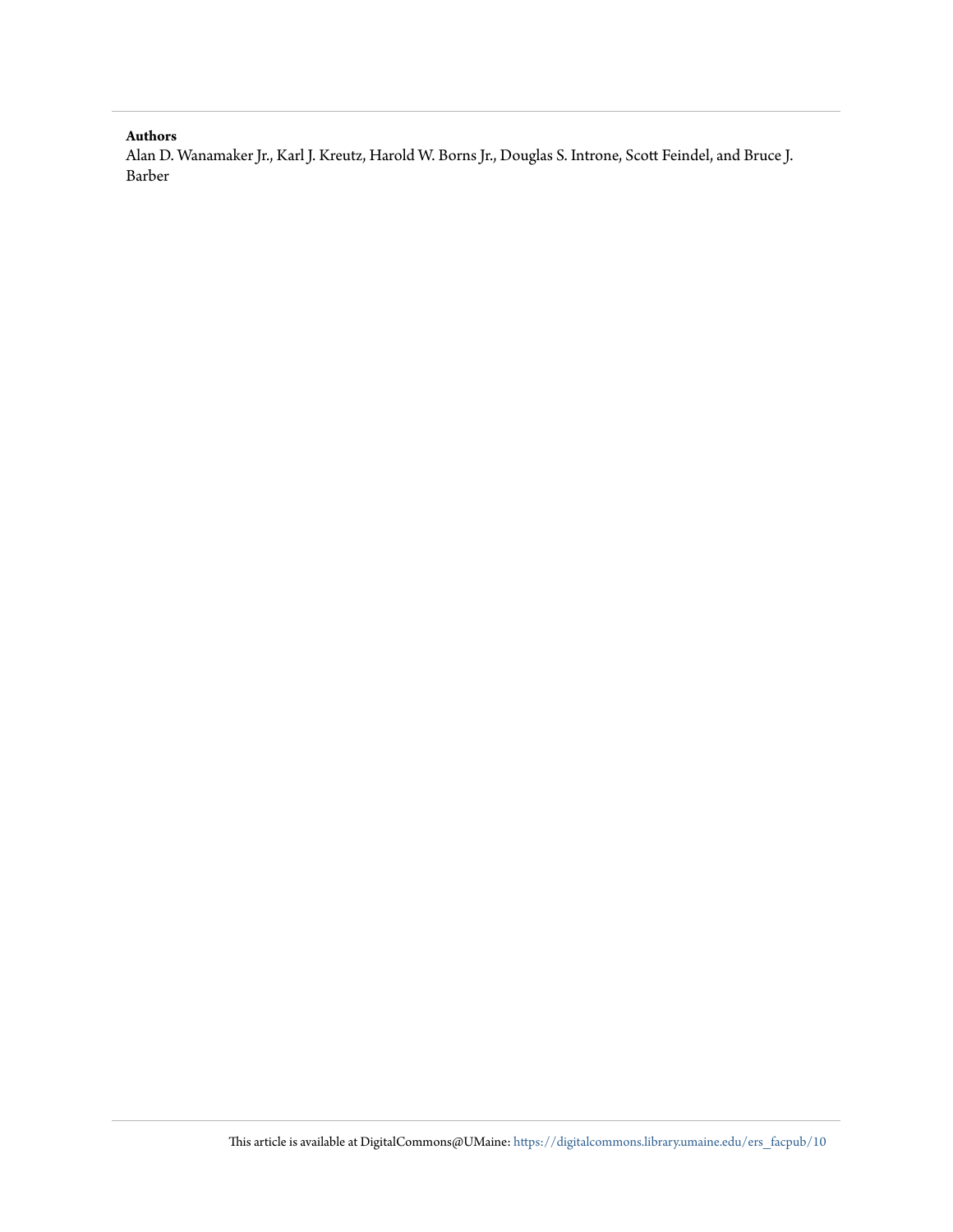

# An aquaculture-based method for calibrated bivalve isotope paleothermometry

Alan D. Wanamaker Jr., Karl J. Kreutz, Harold W. Borns Jr., and Douglas S. Introne

Climate Change Institute and Department of Earth Sciences, University of Maine, 5790 Bryand Global Sciences Center, Orono, Maine 04469, USA (alan.wanamaker@umit.maine.edu)

### Scott Feindel

Darling Marine Center, University of Maine, Walpole, Maine 04573, USA

### Bruce J. Barber

School of Marine Sciences, University of Maine, Orono, Maine 04469, USA

Now at Galbraith Marine Science Laboratory, Eckerd College, St. Petersburg, Florida 33711, USA

[1] To quantify species-specific relationships between bivalve carbonate isotope geochemistry ( $\delta^{18}O_c$ ) and water conditions (temperature and salinity, related to water isotopic composition  $\delta^{18}O_w$ )), an aquaculturebased methodology was developed and applied to Mytilus edulis (blue mussel). The four-by-three factorial design consisted of four circulating temperature baths  $(7, 11, 15,$  and  $19^{\circ}$ C) and three salinity ranges  $(23,$ 28, and 32 parts per thousand (ppt); monitored for  $\delta^{18}O_w$  weekly). In mid-July of 2003, 4800 juvenile mussels were collected in Salt Bay, Damariscotta, Maine, and were placed in each configuration. The size distribution of harvested mussels, based on 105 specimens, ranged from 10.9 mm to 29.5 mm with a mean size of 19.8 mm. The mussels were grown in controlled conditions for up to 8.5 months, and a paleotemperature relationship based on juvenile M. edulis from Maine was developed from animals harvested at months 4, 5, and 8.5. This relationship  $[T<sup>o</sup>C = 16.19 (\pm 0.14) - 4.69 (\pm 0.21)$  { $\delta^{18}O_c$  VPBD –  $\delta^{18}O_w$  VSMOW} + 0.17 (±0.13)  $\{\delta^{18}O_c$  VPBD  $-\delta^{18}O_w$  VSMOW}<sup>2</sup>;  $r^2 = 0.99$ ; N = 105; P < 0.0001] is nearly identical to the Kim and O'Neil (1997) abiogenic calcite equation over the entire temperature range  $(7-19\textdegree C)$ , and it closely resembles the commonly used paleotemperature equations of Epstein et al. (1953) and Horibe and Oba (1972). Further, the comparison of the M. edulis paleotemperature equation with the Kim and O'Neil (1997) equilibrium-based equation indicates that  $M$ . *edulis* specimens used in this study precipitated their shell in isotopic equilibrium with ambient water within the experimental uncertainties of both studies. The aquaculture-based methodology described here allows similar species-specific isotope paleothermometer calibrations to be performed with other bivalve species and thus provides improved quantitative paleoenvironmental reconstructions.

Components: 7964 words, 4 figures, 1 table.

Keywords: paleothermometry; aquaculture methods; bivalves; isotope geochemistry; sea surface temperature proxy; paleoceanography.

Index Terms: 4215 Oceanography: General: Climate and interannual variability (1616, 1635, 3305, 3309, 4513); 4870 Oceanography: Biological and Chemical: Stable isotopes (0454, 1041); 4954 Paleoceanography: Sea surface temperature.

Received 18 November 2005; Revised 22 May 2006; Accepted 14 June 2006; Published 27 September 2006.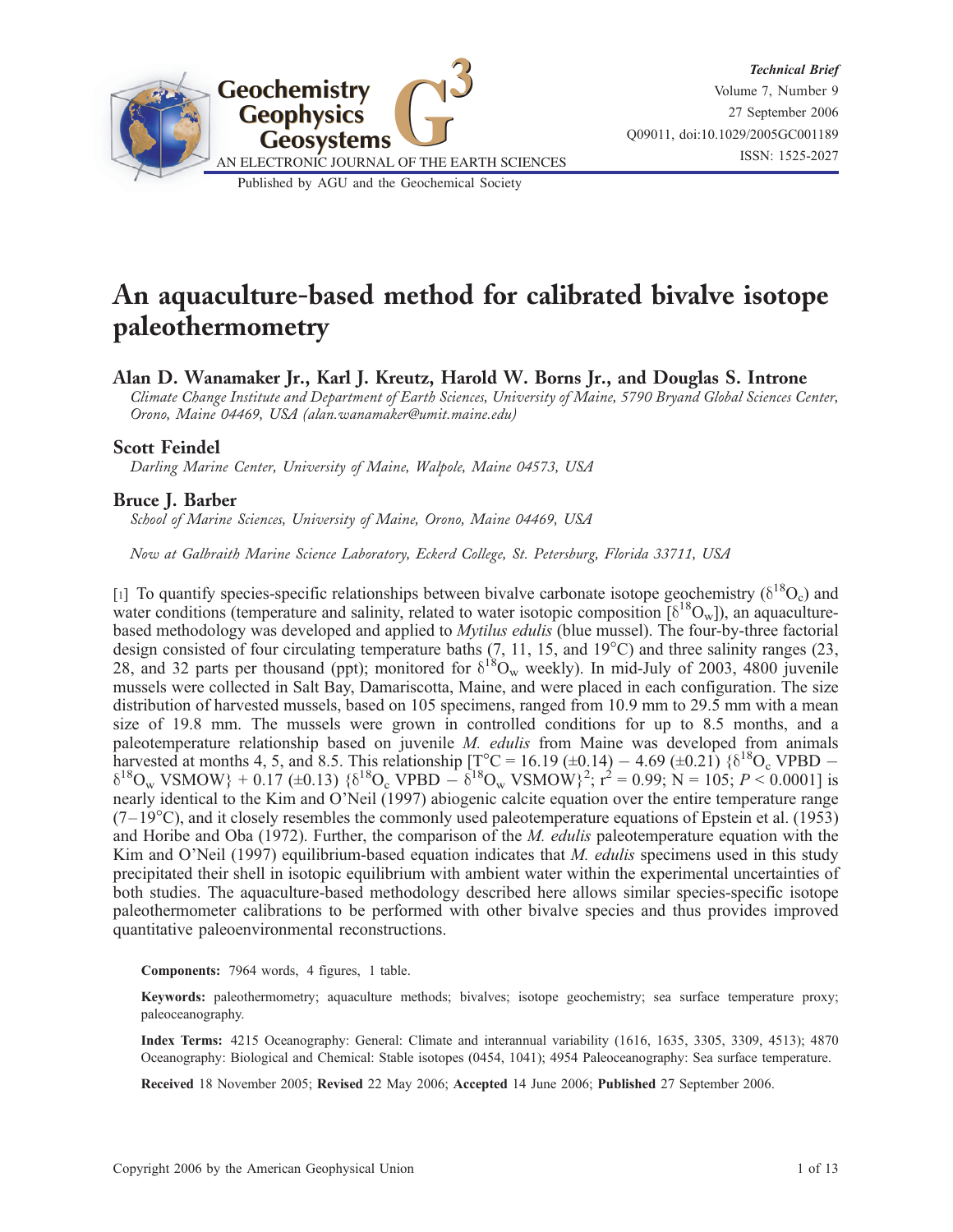

Wanamaker, A. D., Jr., K. J. Kreutz, H. W. Borns Jr., D. S. Introne, S. Feindel, and B. J. Barber (2006), An aquaculture-based method for calibrated bivalve isotope paleothermometry, Geochem. Geophys. Geosyst., 7, 009011, doi:10.1029/2005GC001189.

# 1. Introduction

[2] Oxygen isotopic analysis of marine biogenic carbonates  $(\delta^{18}O_c)$  is a standard paleoceanographic method used to reconstruct seawater temperature and/or changes in the isotopic composition of seawater ( $\delta^{18}O_{\rm w}$ ), when other independent methods can constrain either water temperature or salinity (Mg/Ca ratios, alkenones, etc.).  $\delta^{18}O_c$  is a function of seawater temperature [Urey, 1947; Epstein et al., 1953; Craig, 1965; O'Neil et al., 1969], isotopic composition of the seawater (related to salinity) [*Emiliani*, 1966; *Shackleton*, 1967], and any species-specific fractionation that occurs during biomineralization [Erez, 1978; Shackleton et al., 1973; Swart, 1983; Gonzalez and Lohmann, 1985; McConnaughey, 1989a, 1989b; Owen et al., 2002a; Lorrain et al., 2004]. Substantial information about marine paleoenvironments can be elicited from stable isotope profiles ( $\delta^{18}O_c$ ) from living and fossil bivalves [e.g., Williams et al., 1982; Arthur et al., 1983; Krantz et al., 1987; Romanek et al., 1987; Wefer and Berger, 1991; Weidman et al., 1994; Klein et al., 1997; Purton and Brasier, 1999; Ivany et al., 2003; Schöne et al., 2004; Carre et al., 2005]. However, several factors have been recognized that complicate the understanding of biogenic carbonates, which have been described, in part, by previous workers. These factors include carbonate precipitation in equilibrium with ambient water [Shackleton et al., 1973; McConnaughey, 1989b], pH effects [Spero et al., 1997; Zeebe et al., 2003], ontogeny [Bijma et al., 1998], diagenesis [e.g., Grossman et al., 1993], seasonal timing and duration of shell growth, and large scale geographic trends in temperature and productivity gradients on shell growth [Jones, 1981; Harrington, 1989; Goodwin et al., 2001; Owen et al., 2002b; Schöne et al., 2003, 2005; Goodwin et al., 2004; De Ridder et al., 2004].

[3] In the past, the interpretation of  $\delta^{18}O_c$  has been based upon theoretical studies of chemical equilibrium and kinetics [Urey, 1947; Usdowski and Hoefs, 1993], or laboratory experiments involving inorganic precipitation of  $CaCO<sub>3</sub>$  from solution [e.g., McCrea, 1950; O'Neil et al., 1969; Tarutani et al., 1969; Kim and O'Neil, 1997; Zhou and Zheng, 2003]. Other methods have employed an empirical calibration of bivalves, done by measur-

ing  $\delta^{18}O_c$  of collected shells from the natural setting and/or from shells grown in a controlled setting and by measuring or estimating  $\delta^{18}O_w$  [*Epstein et al.*, 1953; Craig, 1965; Horibe and Oba, 1972; Grossman and Ku, 1986; Owen et al., 2002a; Chauvaud et al., 2005]. However, previous oxygen isotope bivalve calibrations have one or several potential limitations: (1) Estimates of temperature and/or  $\delta^{18}O_w$  were used in the development of paleotemperature equations; (2) a limited number of environmental conditions, such as a single temperature or a single salinity, were utilized during culturing; (3) a limited number of bivalves (as few as one) were grown at a particular temperature and salinity range; and (4) a limited suite of bivalve species was used.

[4] The general isotope calibrations for calcite and aragonite [Epstein et al., 1953; Grossman and Ku, 1986] have been applied to a wide variety of organisms precipitating carbonate skeletons, which were not cultured in their calibrations, over timescales ranging from seasonal to glacial/interglacial. Also, these isotope calibrations were not designed to assess factors such as ''life processes'' that complicate the interpretation of  $\delta^{18}O_c$ . Recognition of these limitations has led to the development of aquaculture-based techniques for selected foraminifera species [e.g., Erez and Luz, 1983; Spero and Lea, 1993, 1996; Bemis et al., 1998; Bijma et al., 1998], bivalves [e.g., Owen et al., 2002a], and corals [e.g., Al-Horani et al., 2003]. We present here a methodology for growing a wide range of bivalve species in which key environmental conditions are well constrained and monitored, and represent reasonable growing conditions similar to the natural environment. Our goal is to develop a reproducible aquaculture-based method for use with a wide range of bivalve species, particularly from mid to high latitudes, where few high-resolution (seasonal) paleo-oceanographic records exist, that facilitates the study of shell chemistry, including biologically induced effects as a function of growing conditions.

# 2. Materials and Methods

# 2.1. Experimental Bivalve

[5] The relative abundance in coastal environments and broad geographical distribution of the intertidal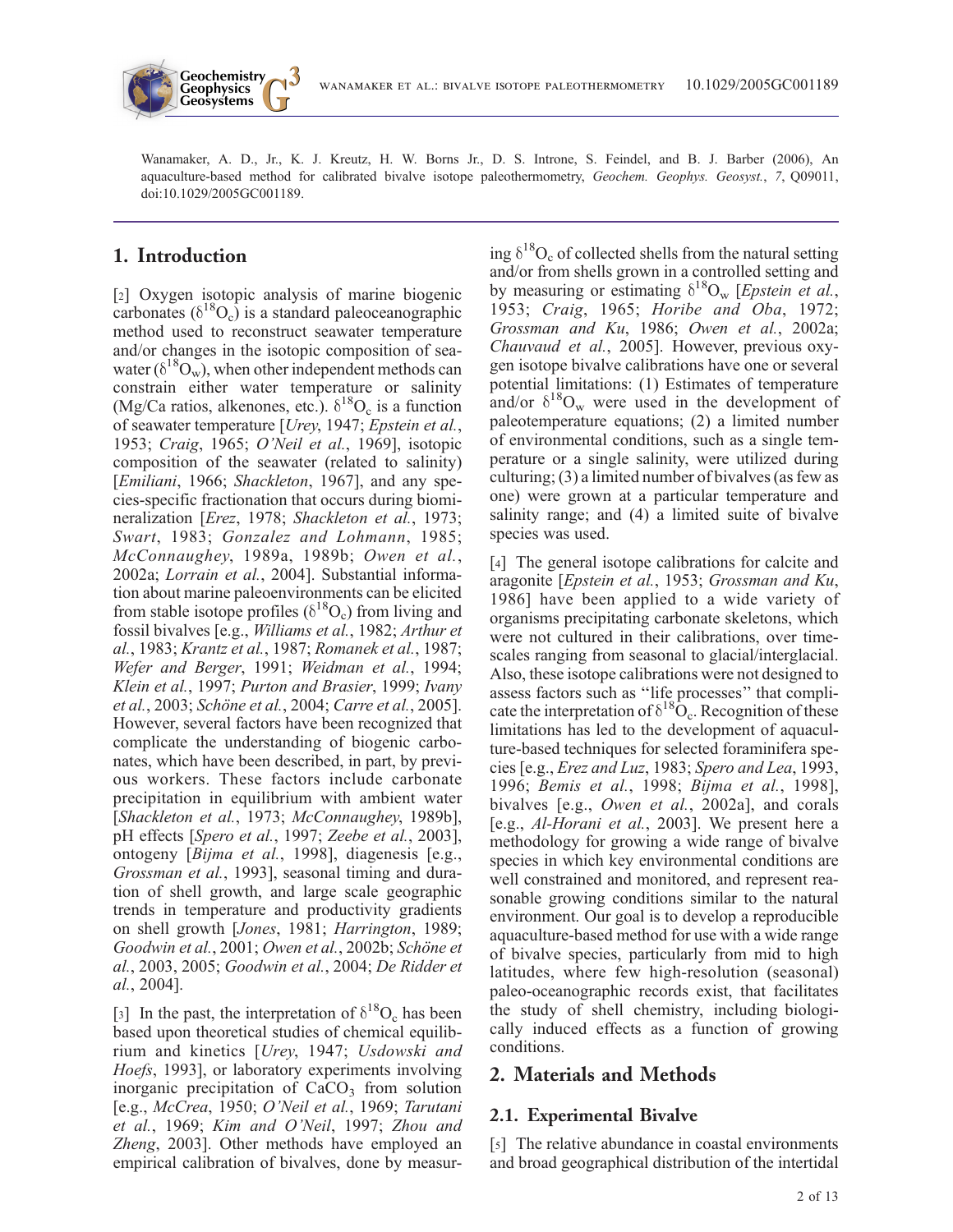

bivalve *M. edulis* makes it an ideal species for paleo-environmental reconstructions. M. edulis has a current geographic range that extends from Greenland to North Carolina in the western Atlantic Ocean [Wells and Gray, 1960; Read and Cumming, 1967]. M. edulis occurs on the east and west coasts of South America, the Falkland Islands, and along the European coasts from the western border of the Kara Sea south to the Mediterranean [Tebble, 1966; Seed and Suchanek, 1992], and fossils are found in many late-glacial sediments in the circum-Arctic. It is absent from the Pacific coast of North America [Seed and Suchanek, 1992]. The southern distribution of this species appears to be limited by an inability to tolerate water temperatures exceeding  $27^{\circ}$ C [Read and Cumming, 1967]. The environmental optimum for this species is a temperature range of  $10-20^{\circ}$ C [Bayne et al., 1973] and a variable salinity range of  $\leq$ 20 ppt–35 ppt. Because *M. edulis* is a nearshoreintertidal organism it has the potential to record sea surface temperature (SST) in its shell for a specific coastal location and time. In addition, it appears to be an appropriate organism to monitor hydrographic changes over time, because it is found in estuaries and at river mouths. M. edulis is a relatively short-lived organism  $(6-7)$  years old common), that deposits annual growth rings [Lutz, 1976] and micro-growth rings with tidal and daily periodicities [Richardson, 1989]. An adult blue mussel ( $>2$  years) can grow to about  $8-10$  cm (shell length) allowing for a high-resolution environmental reconstruction (sub-monthly), and have been reported to live up to  $18-24$  years [*Theisen*, 1973]. Growth rates in their natural setting are variable, depending on environmental conditions [Incze et al., 1980]. The shell of temperate *M. edulis* is two layered, with an outer calcitic layer and an aragonitic inside layer [Taylor et al., 1969]. The aragonitic layer lags the calcitic layer substantially, thus all new growth is calcitic. As the organism continues to grow, the aragonitic layer follows outward toward the mantle.

**Geochemistry Geophysics**

[6] In mid-July of 2003, 4800 juvenile M. edulis,  $\sim$ 15 mm shell length on average, were collected in Salt Bay, Damariscotta, Maine, USA. These animals were transported to the Darling Marine Center in Walpole, Maine and were kept moist in storage containers. Animals were sorted to ensure that a similar distribution of size fractions were equally distributed in each temperature/salinity configuration. Animals were acclimated to the culture temperature gradually for a period of one week. On the basis of 100 random samples, the range was 9.8–20.2 mm, with a mean of 15.3 mm  $(1\sigma = 2.4$  mm).

## 2.2. Aquaculture Design and Implementation

[7] An aquaculture system was designed at the Darling Marine Center to achieve four temperature settings (7, 11, 15 and  $19 \pm 0.5^{\circ}$ C) and three salinity settings (23, 28, and  $32 \pm 0.1$  ppt). This four by three factorial design allowed 12 different growing conditions to be maintained simultaneously. Each experiment has been duplicated (buckets A and B). The system consists of three large containers (500-liter) connected to a heating/cooling system (Aquanetics Systems), in which four 20-liter buckets were placed into the fresh water bath (Figure 1). The temperature of each bath was measured with a  $HOBO<sup>®</sup>$  H8 data logger every 30 minutes with an accuracy of  $\pm 0.5^{\circ}$ C (Figure 2), and each  $HOBO<sup>®</sup>$  H8 data logger was calibrated in an ice-water bath to ensure accuracy. The average water exchange in each recirculating bath was approximately 10 liters per minute.

[8] Seawater was collected via the flowing seawater laboratory at the Darling Marine Center, and was pumped from the Damariscotta River at  $-10$  m below mean low tide. Seawater was mixed for desired salinity (23, 28, and  $32 \pm 0.1$  ppt) and stored in 2,460-liter containers and sealed. Salinity measurements were made via a YSI model 85 oxygen, conductivity, salinity, and temperature system with an accuracy of  $\pm 0.1$  ppt. We used a simple mixing line based on the mean  $\delta^{18}O_w$  values (see below) of well water and seawater (desired  $\delta^{18}O_w = [0.0029*x] - 8.6$ ; where  $x = #$  of salt water liters added to the 2,460-liter container) to achieve the desired isotopic composition and salinity. Adjustments were made by adding small volumes of either well water or seawater to the containers to achieve the desired salinity of 23 and  $28 \pm 0.1$  ppt. The highest salinity (32 ppt) was limited by the seasonal cycle in the Damariscotta River system, and had a mean oxygen isotopic composition ( $\delta^{18}O_w$ ) of  $-1.40\%$  Vienna Standard Mean Ocean Water (VSMOW) (N = 8;  $1\sigma$  = 0.11%) during June, 2003. For 23 and 28 ppt mixtures, seawater was mixed with well water from the Darling Marine Center, which had a mean  $\delta^{18}O_w$  of -8.62% (VSMOW) (N = 12; 1 $\sigma$  = 0.14%) during June, 2003. The above procedure was repeated in October, 2003 to replenish seawater that was used through March, 2004 (mean seawater  $\delta^{18}O_w$  of  $-1.46\%$  VSMOW; N = 10;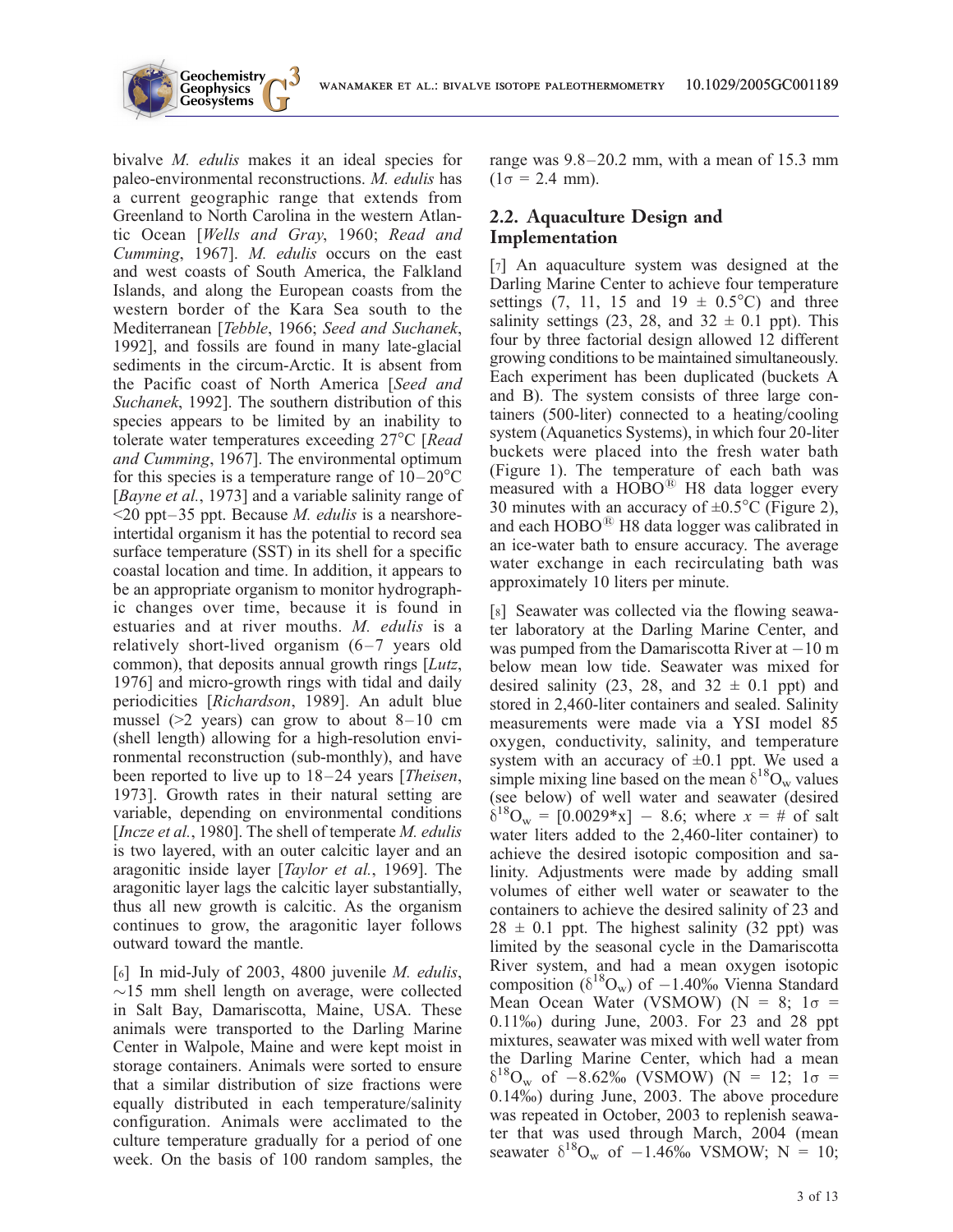



Figure 1. Schematic diagram of the experimental design. Each temperature condition is shown vertically, and each salinity condition is shown horizontally. Black indicates inflow, and gray indicates outflow. Buckets A and B are replicates. Buckets to the right of A and B are for water changes. All buckets are in a fresh water bath to maintain desired temperature setting to within  $\pm 0.5^{\circ}$ C.

 $1\sigma = 0.08\%$  and mean well water  $\delta^{18}O_w$  of  $-8.59\%$  VSMOW; N = 10; 1 $\sigma$  = 0.09%).

**Geochemistry Geophysics**

[9] Two hundred blue mussels were placed in each 20-liter temperature/salinity environment, for a total of 4800 animals. The animals were cultured for a total of 8.5 months (mid-July 2003 through March 2004) with five animals being removed from each configuration monthly for analysis. Ten animals in each temperature and salinity configuration were tagged on July 14, 2003 with a numbered shell fish tag ( $\sim$ 3 mm) directly adhered to each animal. The shell length for each these mussels were determined with digital calibers  $(\pm 0.01$  mm) by measuring along the maximum



Figure 2. Temperatures for each of the four freshwater baths are shown with the 8-month mean and standard deviation. The  $HOBO<sup>®</sup>$  H8 data logger digitally measured water temperature with an error of  $\pm 0.5^{\circ}$ C, and the appearance of two lines for each temperature is an artifact of the digital measurement.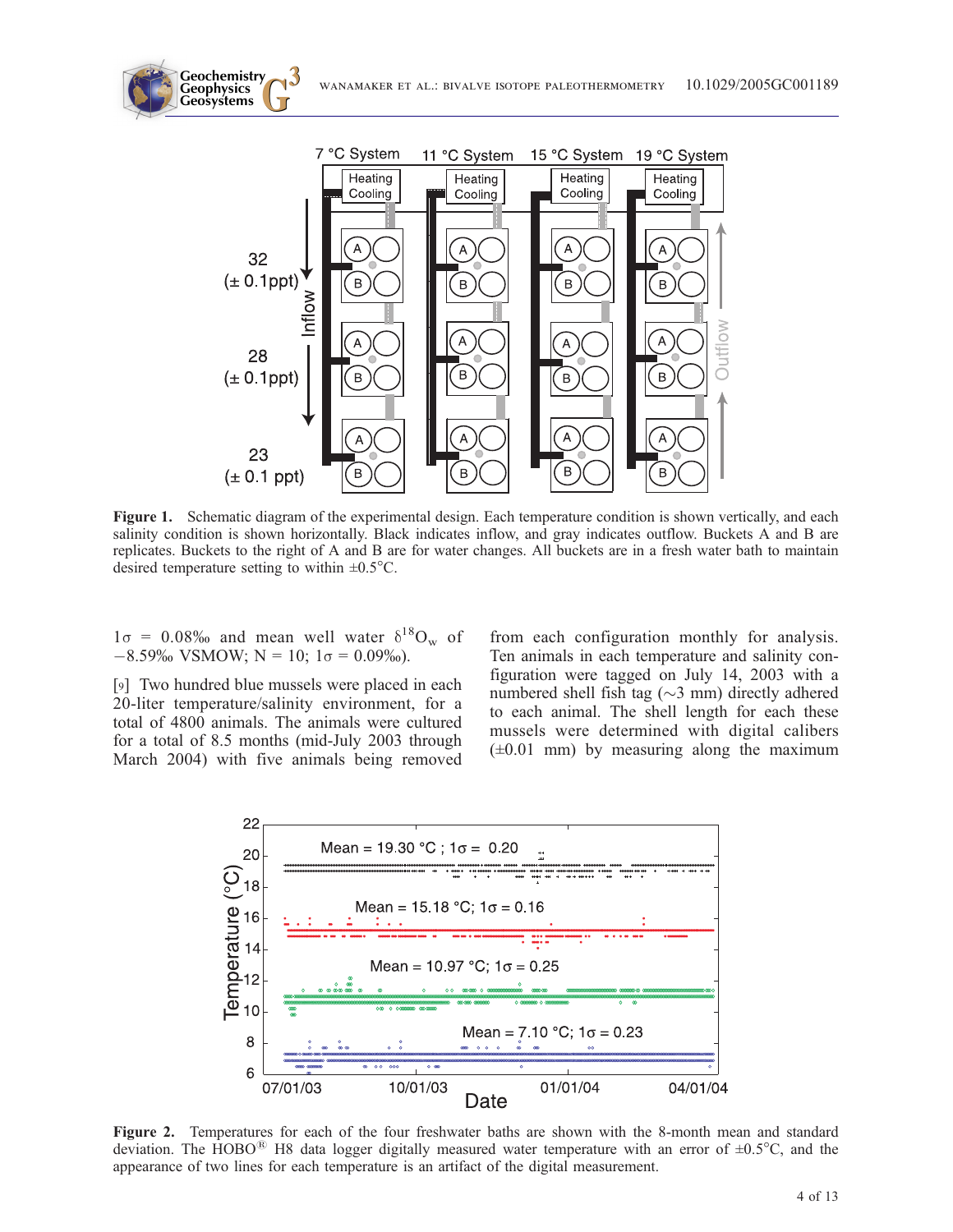

Date

Figure 3. The oxygen isotopic composition ( $\delta^{18}O_w$ ) for each of the 24 growing environments is shown for a 5-month period (only one group of animals were used in the final paleotemperature relationship beyond 5 months, and complete  $\delta^{18}O_w$  values are listed in Table 1). The salinities are 32 ppt (top), 28 ppt (middle), and 23 ppt (bottom). Temperatures are  $19^{\circ}$ C (red),  $15^{\circ}$ C (black),  $11^{\circ}$ C (blue), and  $7^{\circ}$ C (green). For the replicate environments, the solid lines represent bucket A, while the dashed line represent bucket B. The average standard deviations for  $\delta^{18}O_w$  are (1 $\sigma$ ) = 0.18‰, 0.19‰, and 0.17‰ for 32 ppt, 28 ppt, and 23 ppt, respectively. The observed variabilities are 3 – 4 times larger than the analytical error of the measurement and may be caused by the addition of food/water that was isotopically different than the growing conditions, although it was made from the same salinity water. Some evaporation from buckets also could account for a small amount of the variability.

growth axis, and monitored monthly. Average linear growth rates (mm/month) were 0.10, 0.08, 0.09, and 0.14 for  $7^{\circ}$ ,  $11^{\circ}$ ,  $15^{\circ}$ , and  $19^{\circ}$ C temperature ranges, respectively. In their natural setting, *M. edulis* has growth rates of  $\sim$ 3 mm/month, with considerable variation among individuals [Incze et al., 1980]. Overall, there were no noticeable trends in growth rate versus salinity or temperature.

[10] Complete water changes for each temperature/ salinity environment were made weekly, to remove metabolic waste. The aquaculture design allowed for one extra 20-liter bucket to be in place with identical water (isotopic composition and temperature) (Figure 1). Mussels were fed twice daily (total of 10 ml) a concentrated spat formula (Innovative Aquaculture Products, Ltd.) where 5 ml of spat was diluted in 1 liter of identical isotopic composition water in which they grew. Water samples for each of the twenty-four buckets were collected weekly, after water changes were made, to monitor  $\delta^{18}O_w$  (Figure 3). There was no isotopic difference noted when water was collected prior to and after water changes. Throughout the experiment mortality was low  $($ <10%) for all temperature and salinity configurations for the first five months. Mortality rates were higher  $(\sim 20-25%)$  for ani-

mals grown at  $20^{\circ}$ C for the remainder of the experiment, while all others remained low.

#### 2.3. Sample Preparation and Analysis

[11] Weekly water samples  $(\delta^{18}O_w)$  were measured via a dual-inlet VG/Micromass SIRA, which has a long-term precision of  $\pm 0.05\%$  (Figure 3). Weekly  $\delta^{18}O_w$  from each temperature/salinity environments were averaged over the growing interval (4, 5, and 8.5 months), and used in the isotope calibration (Table A1). All  $\delta^{18}O_{w}$  ( $\delta$  in  $\%$  = [( $R_{sample}/R_{standard}$ )  $-1$ ] \* 1000‰; [R =  $18$ O/<sup>16</sup>O]) values are reported with respect to Vienna Standard Mean Ocean Water (VSMOW).

[12] Animals were cleaned and air-dried. Shell samples were further oven dried at  $40^{\circ}$ C overnight. The periostracum was removed with a razor blade along the ventral margin. Prior to sampling, each animal's shell length was recorded. The outer edge of each valve was micro-milled using a variable speed mounted drill and binocular microscope with 6.5x to 40x magnification. To ensure that only new shell carbonate material was used for the isotope calibration, mussels from each month were sampled and standard deviations of isotopic variability  $(6^{18}O_{\text{calcite}} - \delta^{18}O_{\text{water}})$  were calculated. These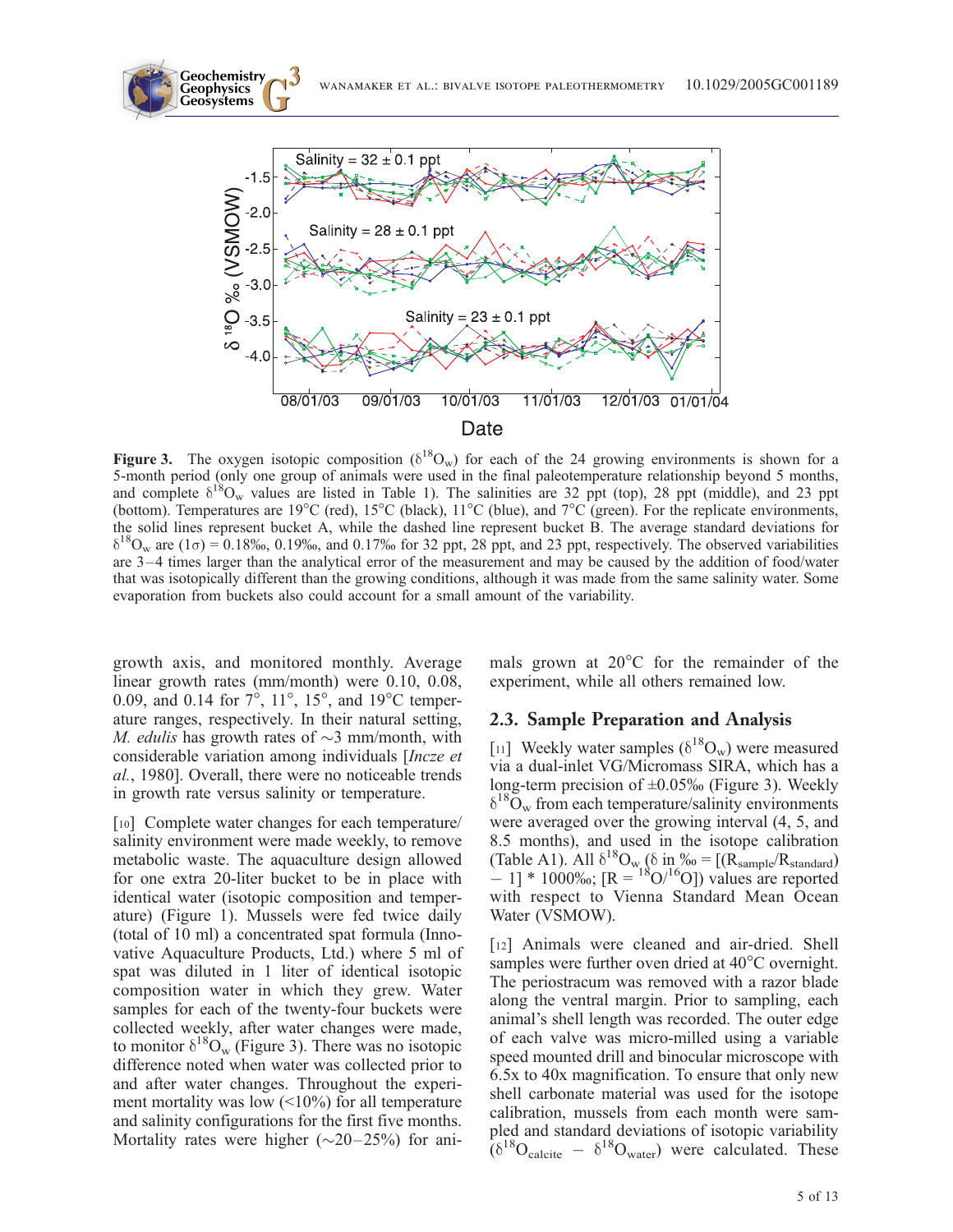

standard deviations  $(1\sigma)$  for months 1 and 2 were on the order of  $0.32\% - 0.52\%$ ; thus these animals were not used in the study. Standard deviations of isotopic variability ( $\delta^{18} \dot{\text{O}}_{\text{calcite}} - \delta^{18} \text{O}_{\text{water}}$ ) for months 4, 5, and 8.5 were on the order of  $1\sigma$  = 0.09%–0.12%, and remained constant. In addition, growth rate data (Table A1) was used to estimate how much linear shell material could be removed during sampling, without mixing previously grown shell with controlled growth. X-ray diffraction was performed on a limited number of samples from shell edges to rule out a mixed matrix of calcite and aragonite. This method is extremely accurate in detecting the presence of polymorphs, because of the return signal generated from the different crystal habits of calcite (hexagonal) and aragonite (orthorhombic) during the X-ray diffraction analysis. All measurements indicate that there was no aragonite present near the ventral margin, and furthermore by visually inspecting the shells the pearly aragonitic layer lagged the calcitic outer shell layer substantially ( $>1$  cm). Shell carbonate analysis ( $\delta^{18}O_c$ ) was performed on a dual-inlet VG/Micromass Prism, via a 30-place carousel and common acid bath without chromium oxide  $(CrO<sub>3</sub>)$  at  $90^{\circ}C$ , which has a long-term precision of  $\pm 0.10\%$ . Average shell samples weighed approximately 100 µg. Samples were calibrated using NBS-19 standards at the beginning and end of each run, with a standard to sample ratio of 1:3. All shell carbonate values  $(\delta^{18}O_c)$  are reported with respect to Vienna Pee-Dee Belemnite (VPBD).

**Geochemistry Geophysics**

#### 2.4. Calibration of Temperature and  $\delta^{18}$ O Relationships

[13] Least squares regression was used to generate the M. edulis paleotemperature relationship. Root mean squared errors (RMSE) were calculated at the 95% confidence interval (C.I.), and quoted errors on the slope and intercepts are reported at the 95% C.I. Our shell data  $(\delta^{18}O_c)$  are reported against the international VPBD scale and our water data  $(\delta^{18}O_w)$  are reported against the international VSMOW scale, which minimizes approximations and multiple corrections. However, in order to compare our results to the Epstein et al. [1953], Horibe and Oba [1972] and Kim and O'Neil [1997] calcite equations, corrections had to be made to each of their data sets or equation, because Epstein et al. [1953] and *Horibe and Oba* [1972] report the  $\delta^{18}O_c$  $- \delta^{18}O_w$  versus [PDB], while Kim and O'Neil [1997] report the  $\delta^{18}O_c - \delta^{18}O_w$  versus [SMOW]. The water data of *Epstein et al.* [1953] was converted to the VSMOW scale using the following relationship [Friedman and O'Neil, 1977]:

$$
\delta^{18}O_w(VSMOW)=1.00022*\delta^{18}O_w(PDB)+0.22,
$$

and least squares regression of their data yielded a paleotemperature relationship in the following form:

$$
T°C = 15.51(\pm 0.48) - 4.25(\pm 0.31)
$$
  
\n
$$
\cdot [\delta18OeVPBD - \delta18OwVSMOW]
$$
  
\n+ 0.14(\pm 0.21) [\delta<sup>18</sup>O<sub>e</sub>VPBD - \delta<sup>18</sup>O<sub>w</sub>VSMOW]<sup>2</sup>;  
\nr<sup>2</sup> = 0.98; RMSE ± 0.79°C. (1)

Similarly, the calcite equation of Horibe and Oba [1972] was converted to the VPDB - VSMOW scale using the following relationship [Friedman] and O'Neil, 1977]:

$$
\delta^{18}O_w(VSMOW) = 1.00022 * \delta^{18}O_w(PDB) + 0.22,
$$

and the conversion of their equation yielded a paleotemperature relationship in the following form:

$$
T^{\circ}C = 16.10 - 4.27[\delta^{18}O_{c}VPBD - \delta^{18}O_{w}VSMOW] + 0.16[\delta^{18}O_{c}VPBD - \delta^{18}O_{w}VSMOW]^{2}.
$$
 (2)

The calcite data (5 mM solution) of *Kim and* O'Neil [1997] were corrected  $(+0.25\%)$  to account for differences in acid fractionation factors used in their work (1.01050) and then converted to the VPDB scale using the following equation [Friedman and O'Neil, 1977]:

$$
\delta^{18}O_c(VPBD) = 0.97006 * \delta^{18}O_w(SMOW) - 29.94,
$$

and least squares regression of their data yielded a paleotemperature relationship in the following form:

$$
ToC = 15.07(±0.86) – 4.60(±0.59)
$$
  
\n
$$
\cdot [\delta18OcVPBD – δ18OwVSMOW]\n+ 0.09(±0.13) [δ18OcVPBD – δ18OwVSMOW]2;\nr2 = 0.99; RMSE ± 0.72oC.
$$
 (3)

#### 3. Results and Discussion

[14] A paleotemperature relationship for *M. edulis* was derived during this study from  $7^{\circ}-19^{\circ}$ C,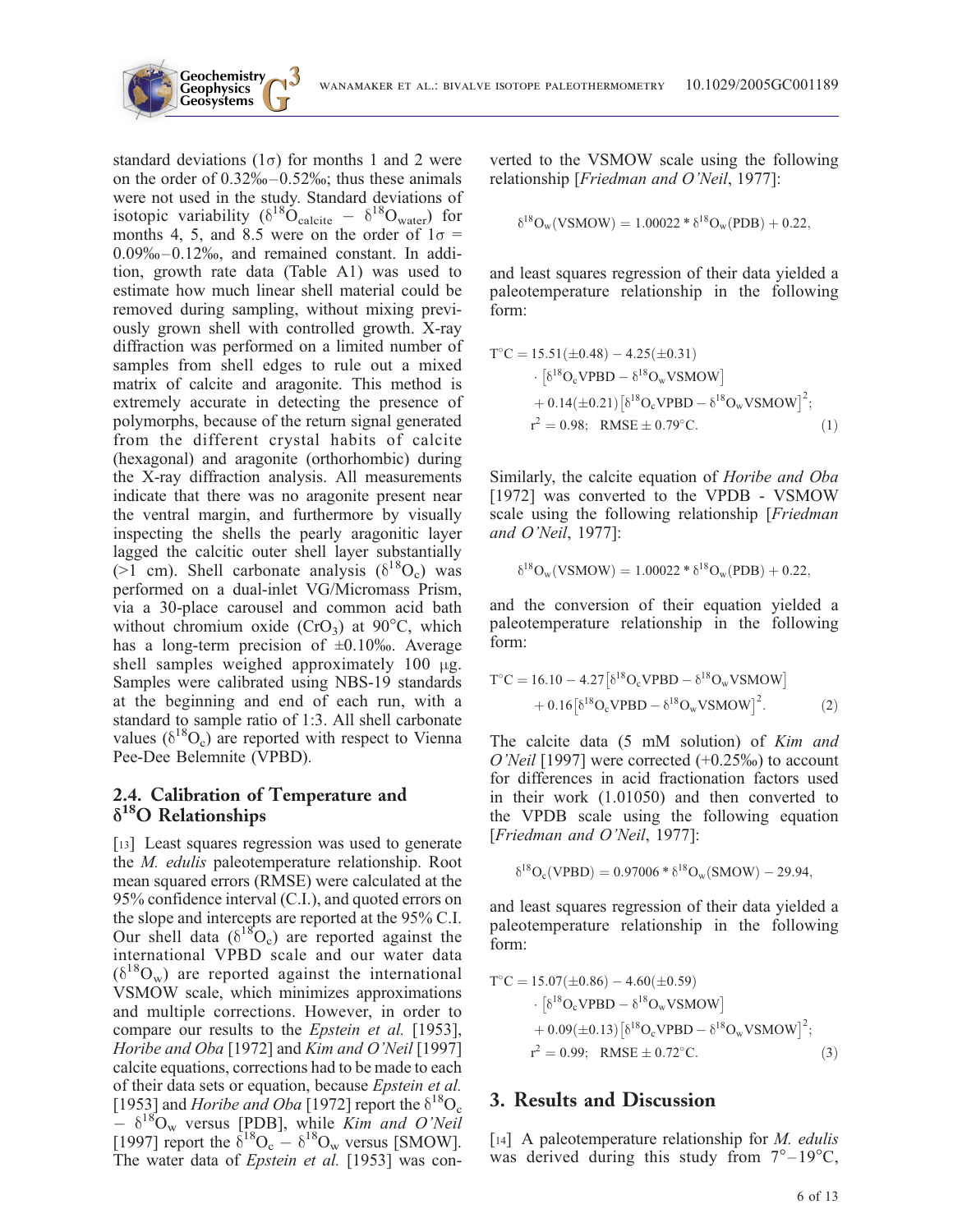

Figure 4. The *M. edulis* (Maine juveniles) paleotemperature relationship (this study; blue line and blue data points) is compared to the calcite equations of Epstein et al. [1953] (red line and red data points), Horibe and Oba [1972] (green line), and Kim and O'Neil [1997] (black line and black data points). Standard deviations for this study are reported for each temperature range in which animals grew. The RMSE  $\pm$  0.54 $^{\circ}$ C is reported for this study at 95% C.I. (dashed blue lines).

including three salinity settings (23, 28, and 32  $\pm$ 0.1 ppt):

$$
T^{\circ}C = 16.19(\pm 0.14) - 4.69(\pm 0.21)
$$
  
\n
$$
\cdot \left[ \delta^{18}O_{c}V P B D - \delta^{18}O_{w}V S M O W \right]
$$
  
\n
$$
+ 0.17(\pm 0.13) \left[ \delta^{18}O_{c}V P B D - \delta^{18}O_{w}V S M O W \right]^{2};
$$
  
\n
$$
r^{2} = 0.99; \quad N = 105; P < 0.0001; \quad RMSE \pm 0.54^{\circ}C.
$$
  
\n(4)

Equation  $(4)$  is compared to equations  $(1)$ ,  $(2)$ , and  $(3)$  (Figure 4). *M. edulis* (equation  $(4)$ ) is slightly offset relative to the *Kim and O'Neil* [1997] (equation (3)) abiogenic calcite equation over the entire temperature range  $(7-19^{\circ}C)$ , and it closely resembles the commonly used paleotemperature equations of Epstein et al. [1953] (equation (1)) and Horibe and Oba [1972] (equation (2)). The comparison of the M. edulis paleotemperature equation with the *Kim and O'Neil* [1997] equilibrium-based model indicates that M. edulis specimens used in this study precipitated their shell in isotopic equilibrium with ambient water within the experimental uncertainties of both studies (Kim and O'Neil [1997] (RMSE  $\pm$  0.72°C) and this study  $(RMSE \pm 0.54^{\circ}C)$  (Figure 4).

[15] There is similar isotopic variability ( $\delta^{18}O_c$  –  $\delta^{18}O_w$ ) for *M. edulis* over the upper temperature ranges ( $1\sigma = 0.12\%$  at  $19^{\circ}$ C; 0.13% at  $15^{\circ}$ C;  $0.12\%$  at  $11^{\circ}$ C), and slightly less at the lowest

temperature ( $1\sigma = 0.09\%$  at  $7^{\circ}$ C) (Figure 4). The observed variability is slightly higher or within the range of combined random analytical errors for water and carbonate analyses  $(\pm 0.11\%$  [Miller and Miller, 1993]). We determined that approximately 0.09% of the variability is shell-derived for all temperature and salinity conditions; however, this is less than the analytical error during measurement of  $\delta^{18}O_c$ . We attribute the remainder of the variability to minor changes in the isotopic composition of the water during culture. Owen et al. [2002a] reported isotopic variability of *Pecten* maximus (Great Scallop) at any one temperature of  $1\sigma = 0.05\% - 0.18\%$ . The Kim and O'Neil [1997] inorganic calcite experiment yielded isotopic variability of  $1\sigma = 0.06\%$ , 0.19‰, and 0.10‰ for  $40^{\circ}$ ,  $25^{\circ}$ , and  $10^{\circ}$ C, respectively. *Epstein et al.* [1953] included temperature-controlled conditions and multiple animals for only  $21.5^{\circ}$ C and  $19^{\circ}$ C (Figure 4), where the isotopic variability was  $1\sigma$  $[\%0] = 0.22\%$  and 0.11%, respectively. The isotopic variability from *Epstein et al.* [1953] was equal to, or nearly twice as great as the isotopic variability noted in this study for M. edulis. All other data from *Epstein et al.* [1953] had only a single bivalve grown for each temperature range, and estimates of temperature and  $\delta^{18}O_w$  were used (Figure 4). Unfortunately, it is not possible to assess the isotopic variability ( $\delta^{18}O_c$  -  $\delta^{18}O_w$ ) where only one bivalve was grown. On the basis of the isotopic variability noted in M. edulis, it is likely that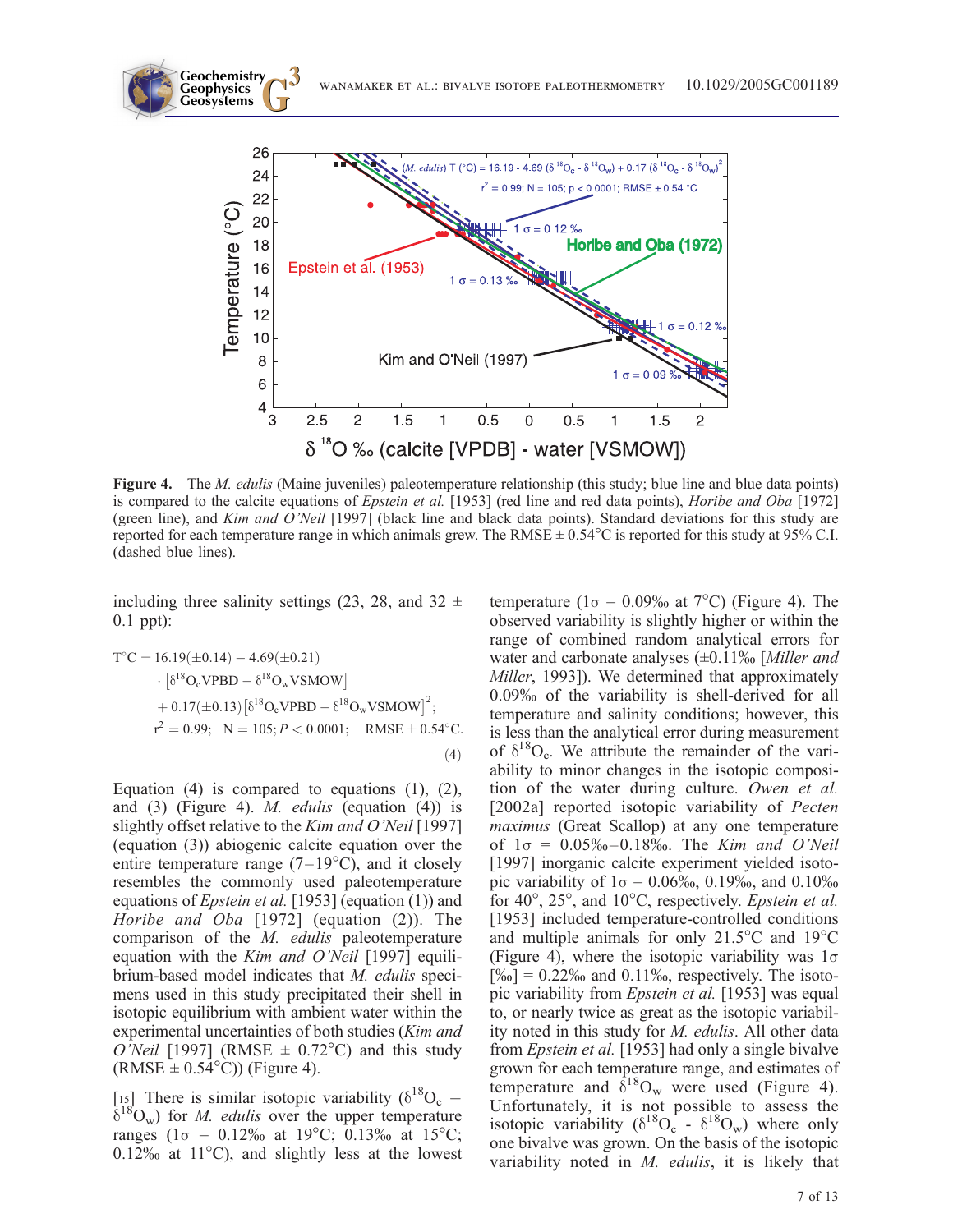| Temperature, Temperature Deviation, Months Grown<br>Table A1. |                                 |                      |                                             | Sample Identification, Shell Oxygen and |                                | Carbon Isotopic Values, Salinity, Shell Length,<br>Estimated Growth Rates, and | <b>Estimated New</b>                                    | Linear Growth <sup>a</sup>                      |                                                       |                        | Water Isotopic Composition, Measured Temperature, Predicted |                                                |
|---------------------------------------------------------------|---------------------------------|----------------------|---------------------------------------------|-----------------------------------------|--------------------------------|--------------------------------------------------------------------------------|---------------------------------------------------------|-------------------------------------------------|-------------------------------------------------------|------------------------|-------------------------------------------------------------|------------------------------------------------|
| Sample I.D                                                    | (VPDB)<br>$O_{81}$ <sup>9</sup> | (VPDB)<br>$6^{13}$ C | Salinity,<br>ppt                            | Length, mm<br>Shell                     | (VSMOW)<br>$\delta^{18}O$      | (VPDB - VSMOW)<br>Calcite -Water                                               | Temperature,<br>Measured<br>$\rm _{\circ}$              | Temperature,<br>Predicted<br>$\mathrm{C}_\circ$ | Temperature<br>Deviation,<br>$\mathop{\circ}_{\circ}$ | Months<br>Grown        | Growth Rate,<br>mm/month<br>Estimated                       | Growth, mm<br>New Linear<br>Estimated          |
| 8-33A-3/29                                                    | 0.7512                          | $-0.4244$            |                                             | 12.47                                   | $\ddot{\cdot}$<br>$\mathbf{I}$ | 2.05                                                                           | 7.10                                                    | 7.32                                            | $-0.22$                                               |                        | 0.10                                                        | 0.85                                           |
| 8-33A-3/29                                                    | 0.6513                          | $-0.9404$            |                                             | 10.87                                   | $\ddot{.}30$<br>$\mathbf{I}$   | 1.95                                                                           | $\overline{0}$                                          | 7.71<br>7.55<br>7.37                            | $-0.61$                                               | $8.5$<br>$8.5$         | 0.10                                                        | 0.85                                           |
| 8-33A-3/29                                                    | 0.6929                          | $-0.2974$            |                                             | 19.06                                   | $\ddot{.}30$<br>T              | 1.99                                                                           |                                                         |                                                 | $-0.45$                                               | 8.5                    | 0.10                                                        | 0.85                                           |
| 8-33A-3/29                                                    | 0.7382                          | $-0.3144$            |                                             | 15.57                                   | $\ddot{.}30$                   | 2.04                                                                           | 7.10                                                    |                                                 | $-0.27$                                               | 8.5                    | 0.10                                                        | 0.85                                           |
| 8-33A-3/29                                                    | 0.7132                          | $-0.6304$            |                                             | 14.21                                   | $\ddot{.}30$                   | 2.01                                                                           |                                                         | 7.47<br>6.60                                    | $-0.37$                                               | v<br>$\infty$          | 0.10                                                        | 0.85                                           |
| 8-33A-3/29                                                    | 0.9392                          | $-0.9854$            |                                             | 21.93                                   | $\ddot{.}30$                   | 2.24                                                                           | 7.10                                                    |                                                 | 0.50                                                  | v<br>$\infty$          | 0.10                                                        | 0.85                                           |
| 8-33A-3/29                                                    | 0.9022                          | $-0.7584$            | CONNONNONNONNO XXXX<br>CONNONNO CONNO CONNO | 21.14                                   | $\ddot{.}30$                   | 2.20                                                                           |                                                         | 6.74                                            | 0.36                                                  | v<br>$\infty$          | 0.10                                                        | 0.85                                           |
| 8-33A-3/29                                                    | 0.8692                          | $-0.8074$            |                                             | 21.10                                   | $\ddot{.}30$                   | 2.17                                                                           |                                                         | 6.87                                            | 0.23                                                  | v<br>$\infty$ $\infty$ | 0.10                                                        |                                                |
| 8-33A-3/29                                                    | 0.7732                          | $-1.0334$            |                                             | 20.73                                   | .30                            | 2.07                                                                           |                                                         | 7.24                                            | $-0.14$                                               | v                      | 0.10                                                        | 0.85                                           |
| 8-33A-3/29                                                    | 0.7262                          | $-0.7174$            |                                             | 20.86<br>21.99                          | $\overline{.30}$               | $2.03$<br>$1.87$<br>$1.96$                                                     |                                                         | 7.42                                            | $-0.32$                                               | v<br>$\infty$          | 0.10                                                        | 0.85                                           |
| 8-33A-3/29                                                    | 0.5692                          | $-0.7894$            |                                             |                                         | $\ddot{.}30$                   |                                                                                |                                                         | 8.03                                            | $-0.93$                                               | ι.<br>$\infty$         | 0.10                                                        |                                                |
| 8-33A-3/29                                                    | 0.6572                          | $-0.5314$            |                                             | 15.99                                   | $\ddot{.}30$                   |                                                                                |                                                         | 7.69                                            | $-0.59$                                               | 8.5                    | 0.10                                                        | 0.85                                           |
| 8-33A-3/29                                                    | 0.7232                          | $-0.3384$            |                                             | 20.81                                   | $\ddot{.}30$                   | 2.02                                                                           |                                                         | 7.43                                            | $-0.33$                                               | v<br>$\infty$          | 0.10                                                        | 0.85                                           |
| 8-33A-3/29                                                    | 0.7782                          | $-0.6664$            |                                             | 17.38                                   | $\ddot{.}30$                   | 2.08                                                                           |                                                         | 7.22                                            | $-0.12$                                               | 8.5                    | 0.10                                                        |                                                |
| 8-33A-3/29                                                    | 0.7712                          | $-0.8464$            |                                             | 19.30                                   | 30                             | 2.07                                                                           |                                                         | 7.24                                            | $-0.14$                                               | 8.5                    | 0.10                                                        | 0.85                                           |
| $11 - 12 - 8 - 33B$                                           | 0.3850                          | $-0.8083$            |                                             | 20.35                                   | 1.64                           | 2.03                                                                           |                                                         | 7.42                                            | $-0.03$                                               | 4.0                    | 0.10                                                        | 0.40                                           |
| $8 - 33 - A$                                                  | 0.5450                          | $-0.3730$            |                                             | 21.41                                   | $-1.62$                        | 2.17                                                                           | 7.39<br>7.39<br>7.39                                    | 6.88                                            | $\begin{array}{c} 0.51 \\ 0.08 \end{array}$           | 5.0                    | 0.10                                                        | 0.50                                           |
| $8 - 33 - A$                                                  | 0.4340                          | $-0.6540$            |                                             | 16.53                                   | $-1.62$                        | $2.05$<br>$2.00$                                                               |                                                         |                                                 |                                                       | 5.0                    | 0.10                                                        | $0.50$<br>$0.50$                               |
| $8 - 28 - A$                                                  | $-0.8160$                       | $-2.0780$            |                                             | 18.47                                   | 2.82                           |                                                                                | $\begin{array}{c} 661 \\ 200 \\ 661 \\ 661 \end{array}$ | $7.\overline{31}$<br>7.50                       | $-0.11$                                               | 5.0                    | 0.10                                                        |                                                |
| $8 - 28 - A$                                                  | $-0.7630$                       | $-2.1500$            |                                             | 17.09                                   | $-2.82$                        | 2.06                                                                           |                                                         |                                                 | 0.09                                                  | $\frac{0}{5.0}$        | 0.10                                                        |                                                |
| $8 - 28 - B$                                                  | $-0.8550$                       | $-1.6770$            |                                             | 19.86                                   | $-2.80$                        | 1.95                                                                           |                                                         | $7.74$<br>6.77                                  | $-0.35$                                               |                        | 0.10                                                        |                                                |
| $8 - 28 - B$                                                  | $-0.6050$                       | $-1.1550$            |                                             | 18.66                                   | $-2.80$                        |                                                                                |                                                         |                                                 | 0.62                                                  | 5.0                    | 0.10                                                        | $0.50$<br>$0.50$<br>$0.50$<br>$0.50$<br>$0.32$ |
| $8 - 28 - B$                                                  | $-0.6230$                       | $-1.4860$            |                                             | 17.04                                   | $-2.80$                        | 2.18                                                                           | 7.39                                                    | 6.84                                            | 0.55                                                  | 5.0                    | 0.10                                                        |                                                |
| $8 - 23 - A$                                                  | $-1.6300$                       | $-2.3710$            |                                             | 19.88                                   | 3.70                           |                                                                                |                                                         | 7.25                                            | 0.14                                                  | 5.0                    | 0.10                                                        |                                                |
| $11 - 12 - 12 - 33A$                                          | $-0.7110$                       | $-1.4423$            |                                             | 16.77                                   | $-1.64$                        | 0.93                                                                           | 10.93                                                   | 11.92                                           | $-0.99$                                               | 4.0                    | 0.08                                                        |                                                |
| $11 - 12 - 12 - 33A$                                          | $-0.5510$                       | $-1.4453$            |                                             | 17.29                                   | $-1.64$                        | 1.09                                                                           | 10.93                                                   | 11.23                                           | $-0.30$                                               | 4.0                    | 0.08                                                        | 0.32                                           |
| $11 - 12 - 12 - 33A$                                          | $-0.5490$                       | $-1.5183$            |                                             | 15.77                                   | $-1.64$                        | 1.09                                                                           | 10.93                                                   | 11.22                                           | $-0.29$                                               | 4.0                    | 0.08                                                        |                                                |
| $11 - 12 - 12 - 33B$                                          | $-0.5370$                       | $-1.7950$            |                                             | 19.83                                   | $-1.56$                        | $\overline{0}$                                                                 | 10.93                                                   | 11.51                                           | $-0.58$                                               | 4.0                    | 0.08                                                        | 0.32                                           |
| 11-12-12-33B                                                  | $-0.4220$                       | $-1.7980$            |                                             | 19.54                                   | $-1.56$                        | $1.14$<br>$1.22$                                                               | 10.93                                                   | 11.02                                           | $-0.09$                                               | 4.0                    | 0.08                                                        | 0.32                                           |
| $11 - 12 - 12 - 33A$                                          | $-0.4190$                       | $-1.4413$            |                                             | 16.22                                   | $-1.64$                        |                                                                                | 10.93                                                   | 10.67                                           | 0.26                                                  | 4.0                    | 0.08                                                        |                                                |
| $11 - 12 - 12 - 28A$                                          | $-1.7880$                       | $-2.1310$            |                                             | 19.50                                   |                                | 0.97                                                                           | 10.93                                                   | 11.73                                           | $-0.80$                                               | 4.0                    | 0.08                                                        | 0.32                                           |
| $11 - 12 - 12 - 28A$                                          | $-1.7030$                       | 2.1660               |                                             | 19.15                                   | $-2.76$<br>$-2.76$<br>$-2.79$  | 1.06                                                                           | 0.93                                                    | 11.37                                           | $-0.44$                                               | 4.0                    | 0.08                                                        |                                                |
| 11-12-12-28B                                                  | $-1.5890$                       | $-2.4893$            |                                             | 15.96                                   |                                | 1.20                                                                           | 10.93                                                   | 10.76                                           | 0.17                                                  | 4.0                    | 0.08                                                        | 0.32                                           |
| 11-12-12-28B                                                  | $-1.5740$                       | $-2.2553$            | 28                                          | 17.65                                   | $-2.79$<br>$-3.92$             | $\frac{22}{125}$                                                               | 10.93                                                   | 10.69                                           | 0.24                                                  | 4.0                    | 0.08                                                        | 0.32                                           |
| 11-12-12-23B                                                  | $-2.6750$                       | $-2.4513$            |                                             | 18.44                                   |                                |                                                                                | 0.93                                                    | 10.57                                           | 0.36                                                  | 4.0                    | 0.08                                                        |                                                |
| 11-12-12-23A                                                  | $-2.5880$                       | $-3.4520$            | 23                                          | 17.75                                   | $-3.93$<br>$-3.92$             | $\frac{34}{135}$                                                               | 10.93                                                   | 10.17                                           | 0.76                                                  | 4.0                    | 0.08                                                        | 0.32                                           |
| $11 - 12 - 12 - 23B$                                          | $-2.5700$                       | $-2.9613$            |                                             | 21.04                                   |                                |                                                                                | 10.93                                                   | 10.14                                           | 0.79                                                  | 4.0                    | 0.08                                                        | 0.32                                           |
| $11 - 12 - 12 - 23A$                                          | $-2.5170$                       | $-3.4920$            | 23                                          | 19.32                                   | $-3.93$<br>$-2.32$             | $\dot{=}$                                                                      | 10.93                                                   | 9.87                                            | 1.06                                                  | 4.0                    | 0.08                                                        | $0.32$<br>0.40                                 |
| 12-28A                                                        | $-1.2160$                       | $-1.9425$            |                                             | 18.04                                   |                                | $\Xi$                                                                          | 11.09                                                   | 11.17                                           | $-0.08$                                               |                        | 0.08                                                        |                                                |

**Geochemistry Geophysics**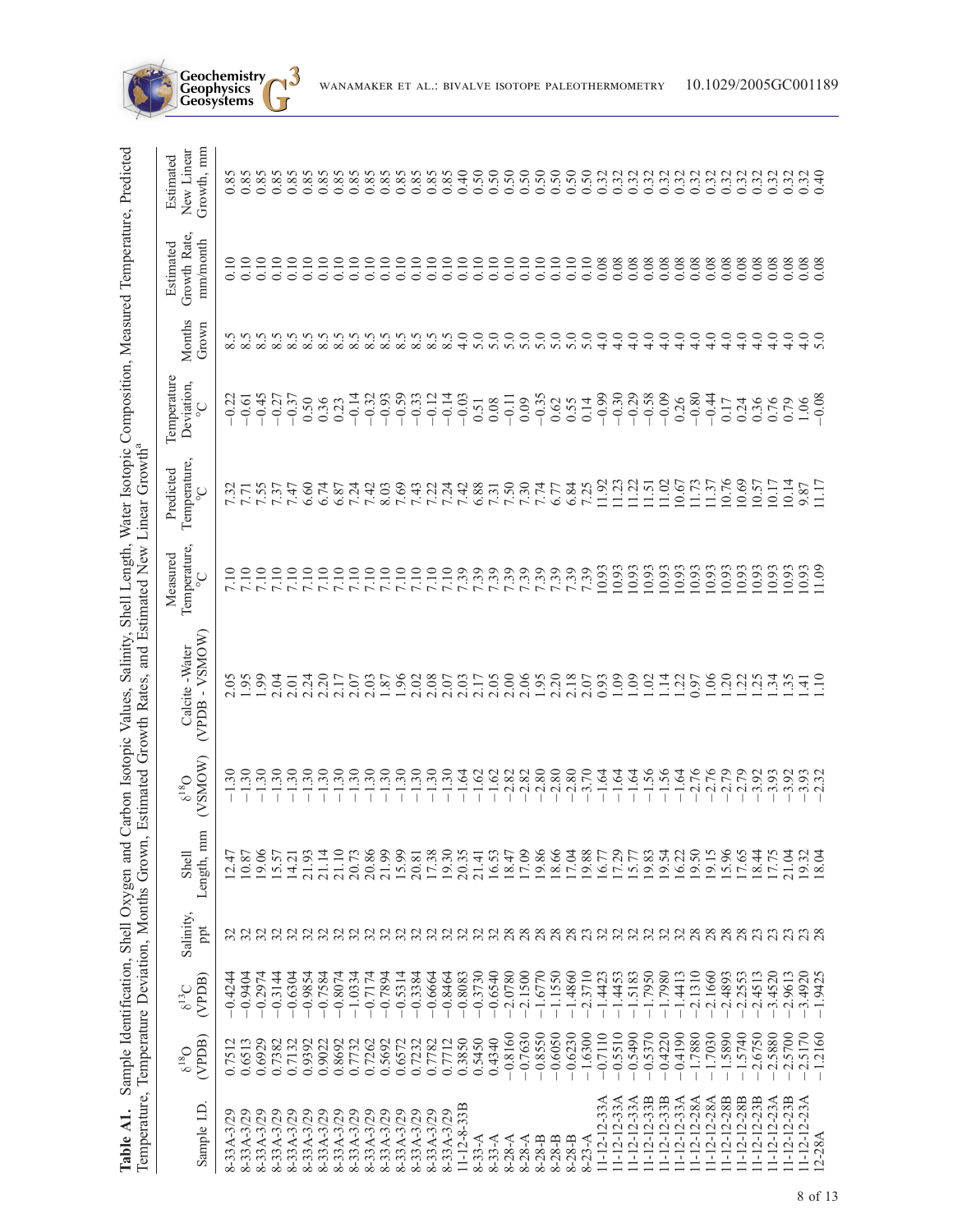| Table A1. (continued) |                               |                        |                                                                             |                     |                                |                                   |                                                   |                                                 |                                                    |                   |                                       |                                       |
|-----------------------|-------------------------------|------------------------|-----------------------------------------------------------------------------|---------------------|--------------------------------|-----------------------------------|---------------------------------------------------|-------------------------------------------------|----------------------------------------------------|-------------------|---------------------------------------|---------------------------------------|
| Sample I.D            | (VPDB)<br>$\mathrm{O_{81}^9}$ | (VPDB)<br>$6^{13}$ C   | Salinity,<br>ppt                                                            | Length, mm<br>Shell | (VSMOW)<br>$\mathrm{O_{81}^9}$ | (VPDB - VSMOW)<br>Calcite - Water | Temperature,<br>Measured<br>$\mathcal{O}_{\circ}$ | Temperature,<br>Predicted<br>$\mathrm{C}_\circ$ | Temperature<br>Deviation,<br>$\mathcal{S}_{\circ}$ | Months<br>Grown   | Growth Rate,<br>mm/month<br>Estimated | Growth, mm<br>New Linear<br>Estimated |
| 12-28A<br>$12-28A$    | $-1.1670$<br>$-1.0580$        | $-1.5245$<br>$-1.6345$ |                                                                             | 18.53<br>15.01      | 2.32<br>2.32                   | 26                                | 1.09<br>1.09                                      | 0.96<br>0.50                                    | 0.13<br>0.59                                       |                   | 0.08<br>0.08                          | 0.40<br>0.40                          |
| 12-28A                | $-1.1740$                     | $-1.8715$              | 28                                                                          | 12.76               | 2.32                           |                                   | 1.09                                              | 0.99                                            | 0.10                                               | 5.0               | 0.08                                  | 0.40                                  |
| 12-28A                | $-1.1980$                     | $-1.4085$              | 28                                                                          | 20.02               | $-2.32$                        |                                   | 1.09                                              | 11.09                                           | 0.00                                               | 5.0               | 0.08                                  | 0.40                                  |
| $12-28A$              | 1.2980                        | 2.3275                 | 28                                                                          | 21.58               | 2.32                           |                                   | 1.09                                              | 11.52                                           | $-0.43$                                            | 5.0               | 0.08                                  | 0.40                                  |
| $12-28A$              | $-1.2050$                     | $-2.0245$              | 28                                                                          | 22.22               | 2.32                           |                                   | 1.09                                              | 11.12                                           | $-0.03$                                            | 5.0               | 0.08                                  | 0.40                                  |
| 12-28A                | $-1.1710$                     | $-1.7605$              |                                                                             | 18.62               | 2.32                           |                                   | 1,09                                              | 10.98                                           | 0.11                                               | 5.0               | 0.08                                  | $0.40$<br>0.40                        |
| 12-28A                | $-1.1578$                     | $-1.5245$              | 28 28                                                                       | 19.52               | 2.32                           |                                   | 1.09                                              | 10.92                                           | $0.17\,$                                           | 5.0               | 0.08                                  |                                       |
| 12-28A                | $-1.1560$                     | $-1.6345$              |                                                                             | 19.51               | 2.32                           |                                   | 1.09                                              | 10.91                                           | $-0.18$                                            | 5.0               | 0.08                                  | 0.40                                  |
| $12-28A$              | 1.3830                        | $-2.1595$              | 28                                                                          | 20.88               | $2.32$<br>$2.32$               | 0.94                              | 1.09                                              | 11.88                                           |                                                    | 5.0               | 0.08                                  | 0.40                                  |
| 12-28A                | $-1.0000$                     | $-1.5355$              |                                                                             | 18.34               |                                | 1.32                              | 1.09                                              | 0.26                                            | 0.83                                               | 5.0               | 0.08                                  | 0.40                                  |
| 12-28A                | $-1.2650$                     | $-1.7855$              |                                                                             | 18.61<br>18.09      | 2.32                           | 1.06                              | 1.09                                              | 11.38                                           | $-0.29$                                            | 5.0               | 0.08                                  | $0.40$<br>0.40                        |
| $12 - 28A$            | $-1.1890$                     | $-1.8435$              |                                                                             |                     | 2.32                           | 1.13                              | 1.09                                              | 11.05                                           | 0.04                                               | 5.0               | 0.08                                  |                                       |
| 11-12-16-33B          | 1.4970                        | $-2.4523$              |                                                                             | 20.68               | $\dot{5}$                      | $-0.01$                           | 5.18                                              | 16.12                                           | $-0.94$                                            | $\frac{0}{4}$     | 0.09                                  | 0.36                                  |
| $11 - 12 - 16 - 33$ A | $-1.3070$                     | $-1.8060$              |                                                                             | 25.46               | 1.61                           | 0.30                              | 5.18                                              | 4.69                                            | 64.0                                               | 4.0               | 0.09                                  | 0.36                                  |
| 11-12-16-33B          | $-1.2550$                     | $-1.8273$              | ន្តន្ត្រីដូច្នាន្ត្រីដូច្នាន្ត្រីដូច្នាន្ត្រីដូច្នាន្ត្រីដូច្នាន្ត្រីដូច្នា | 15.47               | (49)                           | 0.24                              | 5.18                                              | 5.00                                            | 0.18                                               | 4.0               | 0.09                                  | 0.36                                  |
| 11-12-16-33A          | $-1.1900$                     | $-1.8910$              |                                                                             | 28.49               | Ğ.                             | 0.42                              | 5.18                                              | 4.16                                            | $1.02 - 0.50$                                      | $\frac{0}{4}$     | 0.09                                  | $0.36$<br>0.45                        |
| 16-33A                | $-1.2610$                     | $-1.9840$              |                                                                             | 21.90               | 35                             | 0.09                              | 5.18                                              | 5.68                                            |                                                    | 5.0               | 0.09                                  |                                       |
| 16-33A                | $-1.0550$                     | 1.4100                 |                                                                             | 14.67               | $\ddot{35}$                    | 0.30                              | 5.18                                              | 4.73                                            | $0.45$<br>0.77                                     | 5.0               | 0.09                                  | 0.45                                  |
| $16-33A$              | $-0.9840$                     | $-1.7510$              |                                                                             | 29.53               | $\ddot{35}$                    | 0.37                              | 5.18                                              | 4.41                                            |                                                    | 5.0               | 0.09                                  | 0.45                                  |
| $16-33A$              | $-1.1750$                     | $-1.8280$              |                                                                             | 15.71               | .35                            | 0.18                              | 5.18                                              | 5.28                                            | $-0.10$                                            | 5.0               | 0.09                                  | 0.45                                  |
| $16-33A$              | $-1.1710$                     | $-1.8470$              |                                                                             | 26.25               | 35                             | $0.18$<br>$0.32$                  | 5.18                                              | 5.26                                            | $-0.08$                                            | 5.0               | 0.09                                  | 0.45                                  |
| 16-33A                | $-1.0300$                     | $-1.7540$              |                                                                             | 27.19               | 35                             |                                   | 5.18                                              | 4.62                                            | 0.56                                               | 5.0               | 0.09                                  | 0.45                                  |
| $16-33A$              | $-1.1460$                     | 1.7870                 |                                                                             | $18.64$<br>17.91    | $\ddot{35}$                    | 0.20                              | 5.18                                              | 5.15                                            | 0.03                                               | 5.0               | 0.09                                  | 0.45                                  |
| $16-33A$              | $-1.2380$                     | $-1.8190$              |                                                                             |                     | .35                            | 0.11                              | 5.18                                              | 5.57                                            | $-0.39$                                            | 5.0               | 0.09                                  | 0.45                                  |
| $16-33A$              | $-1.2200$                     | $-1.8700$              |                                                                             | 12.99               | .35                            |                                   | 5.18                                              | 5.49                                            | $-0.31$                                            | 5.0               | 0.09                                  | 0.45                                  |
| $16-33A$              | $-1.1280$                     | $-1.8640$              |                                                                             | 24.04               | .35                            | $0.320$<br>$0.300$<br>$0.16$      | 5.18                                              | 5.06                                            | 0.12                                               | $\frac{5.0}{5.0}$ | 0.09                                  | 0.45                                  |
| $16-33A$              | $-1.1880$                     | $-1.7500$              |                                                                             | 25.79               | .35                            |                                   | 5.18                                              | 5.34                                            | $-0.16$                                            |                   | 0.09                                  | 0.45                                  |
| 16-33A                | $-1.2440$                     | 2.1370                 |                                                                             | 28.59               | .35                            |                                   | 5.18                                              | 5.60                                            | $-0.42$                                            | 5.0               | 0.09                                  | 0.45                                  |
| 16-33A                | $-1.1380$                     | $-2.1340$              |                                                                             | 19.06               | 1.35                           | 0.21                              | 5.18                                              | 5.11                                            | $0.07$                                             | 5.0               | 0.09                                  | 0.45                                  |
| 16-33A                | $-1.3100$                     | $-1.9090$              |                                                                             | 22.38               | 1.35                           | 0.04                              | 5.18                                              | 5.91                                            | $-0.73$                                            | 5.0               | 0.09                                  | 0.45                                  |
| 16-33A                | $-1.1970$                     | $-1.7190$              |                                                                             | 23.32               | 1.35                           | 0.15                              | 5.18                                              | 5.38                                            | $-0.20$                                            | 5.0               | 0.09                                  | 0.45                                  |
| 11-12-16-28B          | $-2.6870$                     | $-2.8530$              |                                                                             | 20.74               | 2.75                           | 0.06                              | 5.18                                              | 5.80                                            | $-0.62$                                            | 4.0               | 0.09                                  | 0.36                                  |
| 11-12-16-28B          | $-2.6890$                     | 3.5800                 |                                                                             | 21.12               | 2.75                           | 0.06                              | 5.18                                              | 5.81                                            | $-0.63$                                            | 4.0               | 0.09                                  | 0.36                                  |
| 11-12-16-28A          | $-2.6690$                     | $-2.9303$              |                                                                             | 27.73               | 2.73                           | 0.06                              | 5.18                                              | 5.81                                            | $-0.63$                                            | 4.0               | 0.09                                  | 0.36                                  |
| 11-12-16-28A          | $-2.4880$                     | 3.3393                 |                                                                             | 19.88               | 2.73                           | 0.24                              | 5.18                                              | 4.97                                            | 0.21                                               | 4.0               | 0.09                                  | 0.36                                  |
| 11-12-16-23B          | 3.5400                        | $-3.4930$              |                                                                             | 23.31               | 3.93                           | 0.39                              | 5.18                                              | 4.30                                            | 0.88                                               | 4.0               | 0.09                                  | 0.36                                  |
| 11-12-16-23B          | 3.5337                        | -3.6550                |                                                                             | 20.44               | 3.93                           | 0.40                              | 5.18                                              | 4.27                                            | 0.91                                               | 4.0               | 0.09                                  | 0.36                                  |
| 11-12-16-23A          | 3.5037                        | 2.7810                 |                                                                             | 22.99               | 3.98                           | 0.48                              | 5.18                                              | 3.91                                            | 1.27                                               | 4.0               | 0.09                                  | 0.36                                  |
| $20-33A$              | $-2.0720$                     | $-2.0990$              | 32                                                                          | 23.85               | $\overline{3}$                 | $-0.76$                           | $\frac{19.30}{19.30}$                             | 9.77                                            | $-0.47$                                            | 5.0               | 0.14                                  | $0.70$<br>$0.70$                      |
| 20-33A                | $-1.9020$                     | $-2.1300$              |                                                                             | 21.66               | $-1.31$                        | $-0.59$                           |                                                   | 18.93                                           | 0.37                                               | $\overline{5}$ .0 | 0.14                                  |                                       |

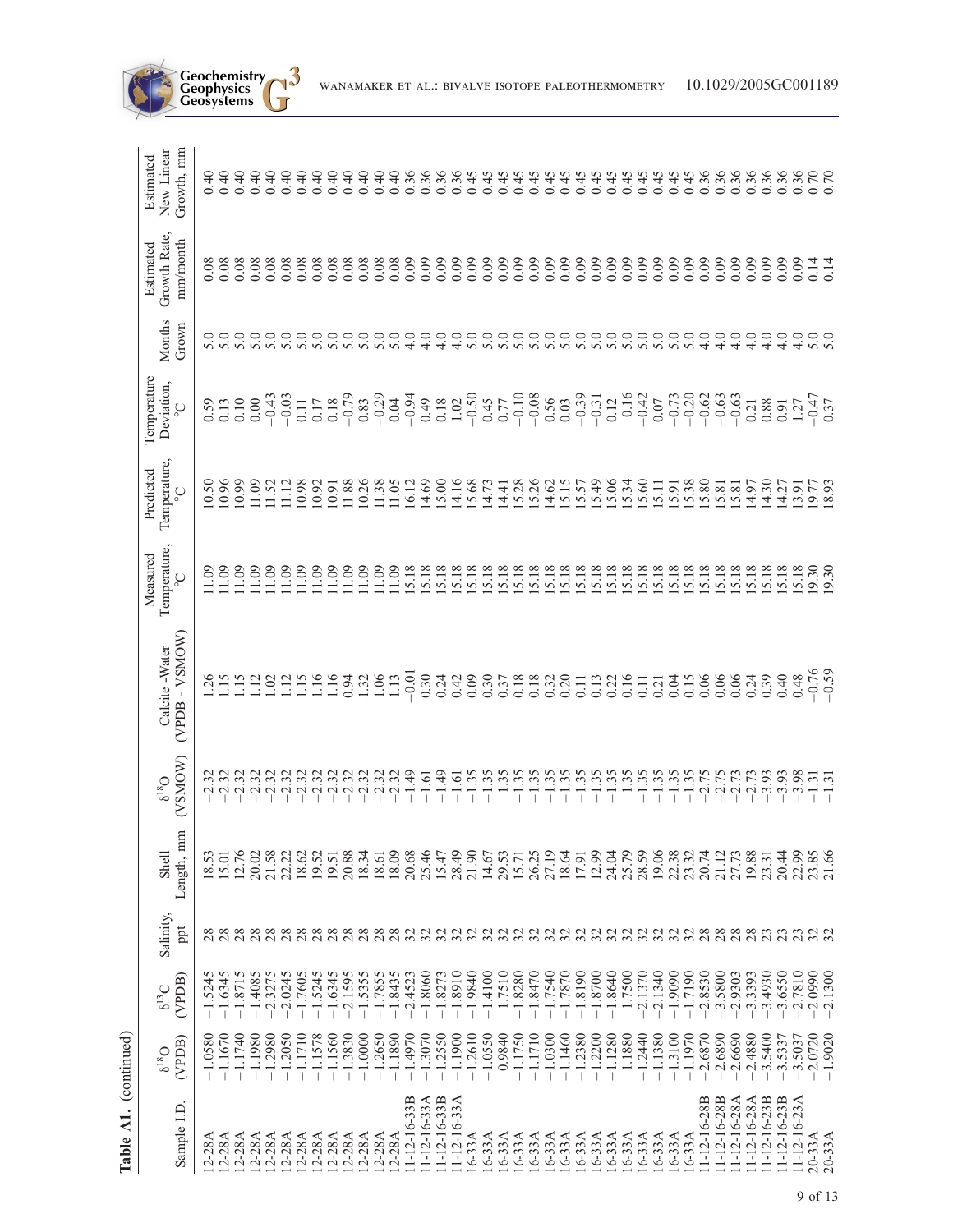| Sample I.D.                | (VPDB)<br>$O_{81}$ <sup>9</sup> | (VPDB)<br>$6^{13}$ C | Salinity,<br>ppt | Length, mm<br>Shell                                                           | (VSMOW)<br>$\delta^{18}O$ | WOMS <sub>A</sub> - ASMO <sub>M</sub><br>Calcite - Water                                                                         | Temperature,<br>Measured<br>$\circ$ | Temperature,<br>Predicted<br>$\sum_{\circ}$ | <b>Temperature</b><br>Deviation,<br>$\mathcal{O}_\circ$                                                                                                                                                                                                                                      | Months<br>Grown  | Growth Rate,<br>mm/month<br>Estimated | Growth, mm<br>New Linear<br>Estimated                     |
|----------------------------|---------------------------------|----------------------|------------------|-------------------------------------------------------------------------------|---------------------------|----------------------------------------------------------------------------------------------------------------------------------|-------------------------------------|---------------------------------------------|----------------------------------------------------------------------------------------------------------------------------------------------------------------------------------------------------------------------------------------------------------------------------------------------|------------------|---------------------------------------|-----------------------------------------------------------|
| $20-33A$                   | $-2.1430$                       | $-2.5610$            |                  | 22.34                                                                         | 1.3                       |                                                                                                                                  | 9.30                                | 20.12                                       |                                                                                                                                                                                                                                                                                              |                  |                                       | 0.70                                                      |
| 20-33A                     | $-1.9020$                       | $-2.3920$            |                  | 17.33                                                                         | $\ddot{1}$                |                                                                                                                                  | 9.30                                | 18.93                                       | $\begin{array}{l} 0.37,0.41,0.52 \\ -0.37,0.41,0.53 \\ -0.37,0.41,0.54 \\ -0.41,0.41 \\ -0.41,0.41 \\ -0.41,0.41 \\ -0.41,0.41 \\ -0.41,0.41 \\ -0.41,0.41 \\ -0.41,0.41 \\ -0.41,0.41 \\ -0.41,0.41 \\ -0.41,0.41 \\ -0.41,0.41 \\ -0.41,0.41 \\ -0.41,0.41 \\ -0.41,0.41 \\ -0.41,0.41 \\$ | $\overline{5.0}$ | 14                                    |                                                           |
| 20-33A                     | $-1.9850$                       | $-1.8050$            |                  | 16.52                                                                         | 1.3                       |                                                                                                                                  | 19.30                               | 19.34                                       |                                                                                                                                                                                                                                                                                              | $\overline{5.0}$ | 14                                    |                                                           |
| 20-33A                     | $-2.0123$                       | $-2.0470$            |                  | 14.90                                                                         | 1.3                       |                                                                                                                                  | 19.30                               | 19.47                                       |                                                                                                                                                                                                                                                                                              | $\overline{5.0}$ | 0.14                                  | 0.70                                                      |
| 20-33A                     | $-2.0860$                       | $-2.2160$            |                  | 17.88                                                                         | $\tilde{\mathbf{C}}$      |                                                                                                                                  | 19.30                               | 19.84                                       |                                                                                                                                                                                                                                                                                              | 5.0              | 0.14                                  | 0.70                                                      |
| $0-33A$                    | $-1.9760$                       | $-1.8920$            |                  | 13.95                                                                         | $\frac{3}{2}$             |                                                                                                                                  | 19.30                               | 19.29                                       |                                                                                                                                                                                                                                                                                              | $\overline{5.0}$ | 0.14                                  | 0.70                                                      |
| $20-33A$                   | $-1.9010$                       | $-2.1510$            |                  | 12.46                                                                         | 1.3                       |                                                                                                                                  | 19.30                               | 18.92                                       |                                                                                                                                                                                                                                                                                              |                  |                                       | 0.70                                                      |
| $0 - 33B$                  | $-1.8070$                       | 1.5930               |                  | 26.51                                                                         | 1.3                       |                                                                                                                                  | 19.30                               | 18.46                                       |                                                                                                                                                                                                                                                                                              | $\frac{0}{5}$ .0 | $0.14$<br>0.14                        | 0.70                                                      |
| $20 - 33B$                 | $-1.9630$                       | $-2.4380$            |                  | 27.55                                                                         | 1.3                       |                                                                                                                                  | 19.30                               | 19.23                                       |                                                                                                                                                                                                                                                                                              | 5.0              | 0.14                                  | 0.70                                                      |
| $20-33B$                   | $-1.8123$                       | $-1.6860$            |                  | 21.00                                                                         | 1.3                       |                                                                                                                                  | 19.30                               | 18.49                                       |                                                                                                                                                                                                                                                                                              | $\overline{5.0}$ | 0.14                                  |                                                           |
| $0 - 33B$                  | $-2.0150$                       | $-2.5680$            | 323              | 20.77                                                                         | $-1.3$                    |                                                                                                                                  | 19.30                               | 19.49                                       |                                                                                                                                                                                                                                                                                              | 5.0              | 0.14                                  |                                                           |
| 20-33B                     | $-1.8330$                       | $-2.3800$            |                  | 18.99                                                                         | $-1.3$                    |                                                                                                                                  | 19.30                               | 18.59                                       |                                                                                                                                                                                                                                                                                              | 5.0              | 0.14                                  | $\begin{array}{c} 0.70 \\ 0.70 \\ 0.0 \\ 0.0 \end{array}$ |
| 20-33B                     | $-1.6510$                       | $-1.2370$            | 22               | 21.34                                                                         | $\frac{3}{2}$             |                                                                                                                                  |                                     | 17.71                                       |                                                                                                                                                                                                                                                                                              | $\overline{5.0}$ | 0.14                                  |                                                           |
| 20-33B                     | $-1.9930$                       | $-2.4530$            |                  | 15.27                                                                         | $-1.31$                   |                                                                                                                                  |                                     | 19.38                                       |                                                                                                                                                                                                                                                                                              | 5.0              |                                       |                                                           |
| $1 - 12 - 20 - 33B$        | $-2.2150$                       | $-3.3970$            |                  | 27.41                                                                         | $-1.56$                   |                                                                                                                                  | 19.34<br>19.34                      | 19.24                                       |                                                                                                                                                                                                                                                                                              | $\frac{6}{4}$    | 0.14                                  | 0.70<br>0.70<br>0.56                                      |
| $1 - 12 - 20 - 33B$        | $-2.2140$                       | $-3.1920$            |                  | 19.67                                                                         | $-1.56$                   |                                                                                                                                  | 19.34                               | 19.23                                       |                                                                                                                                                                                                                                                                                              | $\frac{6}{4}$    |                                       |                                                           |
| $1 - 12 - 20 - 28$ A       | $-3.4720$                       | $-3.5860$            | 388              | 21.59                                                                         | $-2.66$                   |                                                                                                                                  | 9.34                                | 20.02                                       |                                                                                                                                                                                                                                                                                              | $\frac{6}{4}$    | न न न<br>0 0 0<br>0 0 0               | $0.56$<br>$0.56$<br>$0.56$<br>$0.56$<br>$0.56$            |
| $1 - 12 - 20 - 28B$        | $-3.4470$                       | $-3.2463$            |                  | 17.96                                                                         |                           |                                                                                                                                  | 19.34                               | 19.59                                       |                                                                                                                                                                                                                                                                                              | $\frac{6}{4}$    |                                       |                                                           |
| $1 - 12 - 20 - 28B$        | $-3.3460$                       | $-3.0803$            | 28               | 18.71                                                                         | $77768$<br>$-179.88$      |                                                                                                                                  | 19.34                               | 19.10                                       |                                                                                                                                                                                                                                                                                              | $\frac{0}{4}$    | 0.14                                  |                                                           |
| $1 - 12 - 20 - 28A$        | $-3.0690$                       | $-3.2950$            |                  | 25.82                                                                         |                           |                                                                                                                                  | 9.34                                | 18.04                                       |                                                                                                                                                                                                                                                                                              | $\ddot{ }$       | $\overline{C}$                        |                                                           |
| $1 - 12 - 20 - 23A$        | $-4.5350$                       | $-4.1360$            |                  | 21.73                                                                         |                           |                                                                                                                                  | 9.34                                | 19.24                                       |                                                                                                                                                                                                                                                                                              | $\frac{6}{1}$    | 14                                    |                                                           |
| $1 - 12 - 20 - 23B$        | $-4.4590$                       | $-4.5050$            |                  | 19.70                                                                         | $-3.80$                   |                                                                                                                                  | 19.34                               | 19.26                                       |                                                                                                                                                                                                                                                                                              | $\frac{6}{1}$    | 0.14                                  | 0.56                                                      |
| $1 - 12 - 20 - 23B$        | $-4.4300$                       | $-4.1750$            |                  | 19.86                                                                         |                           | 66374                                                                                                                            |                                     | 19.1                                        |                                                                                                                                                                                                                                                                                              | $\frac{6}{4}$    | $\frac{14}{14}$                       |                                                           |
| $1 - 12 - 20 - 23A$        | $-4.3980$                       | $-4.2780$            |                  | 15.15                                                                         | $-3.80$<br>$-3.88$        |                                                                                                                                  | $9.34$<br>9.34                      | 18.57                                       |                                                                                                                                                                                                                                                                                              | $\frac{6}{4}$    |                                       | 0.56                                                      |
| $1 - 12 - 20 - 23B$        | 4.2330                          | 4.1130               |                  | 2.94                                                                          | 3.80                      |                                                                                                                                  | 9.34                                |                                             |                                                                                                                                                                                                                                                                                              |                  | 0.14                                  | $\overline{56}$                                           |
| temperature deviation, °C. |                                 |                      |                  | <sup>a</sup> Units are as follows: shell oxygen and carbon isotopic values, ‰ |                           | (VPDB); salinity, ppt; shell length, mm; water isotopic composition, ‰ (VSMOW); measured temperature, predicted temperature, and |                                     |                                             |                                                                                                                                                                                                                                                                                              |                  |                                       |                                                           |

**Geochemistry Geophysics**

> Table A1. (continued) Table A1. (continued)

WANAMAKER ET AL.: BIVALVE ISOTOPE PALEOTHERMOMETRY 10.1029/2005GC001189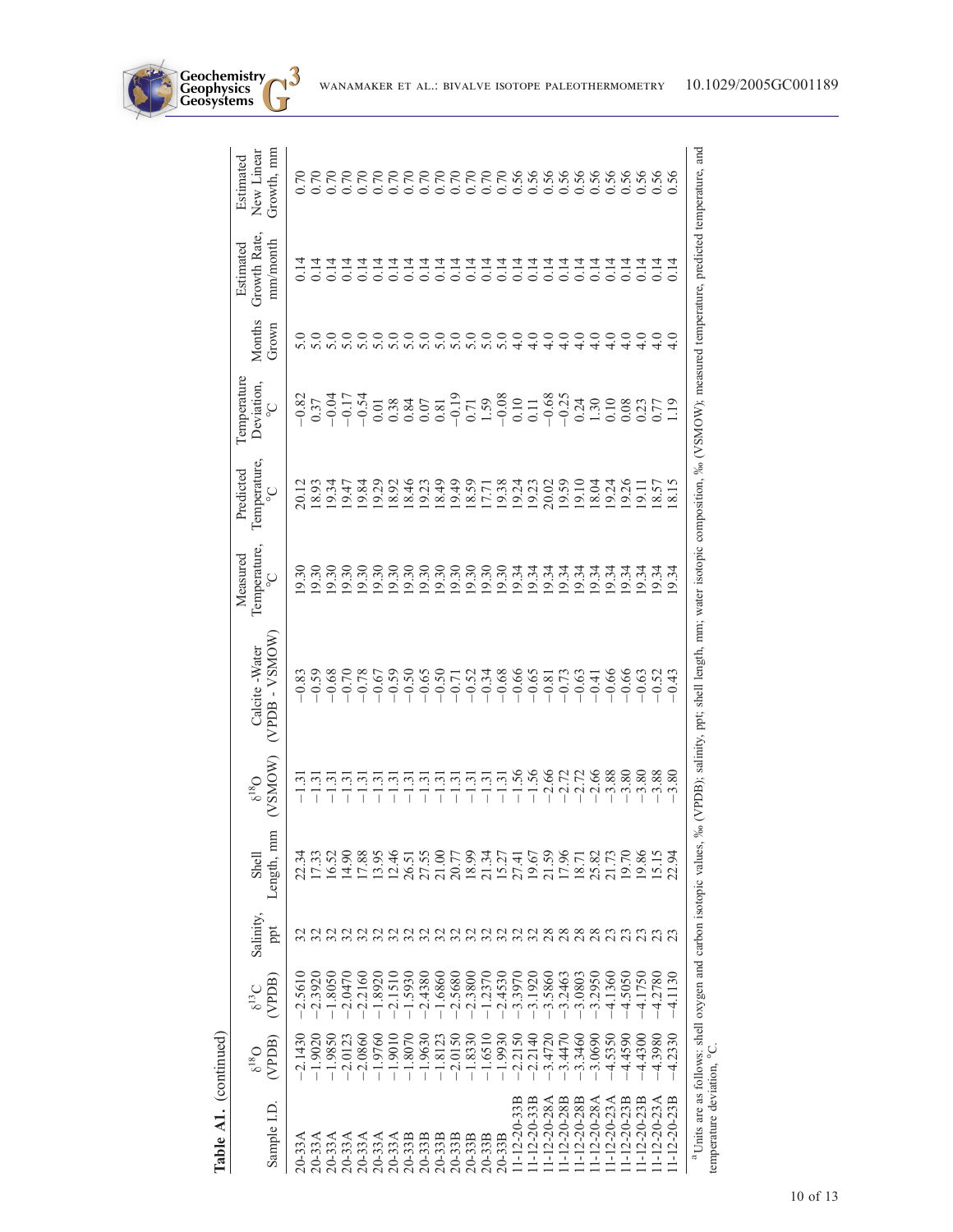similar or greater variability would have been noted if Epstein et al. [1953] had multiple animals at all temperature ranges.

**Geochemistry Geophysics**

[16] The size (shell length) distribution of mussels, based on 105 animals harvested in the experiment, ranged from 10.9 mm to 29.5 mm with a mean size of 19.8 mm. This variation in shell length (related to the age of the animal) allowed for quantification of potential vital effects. A comparison of shell length and temperature deviation (measured temperature minus predicted temperature [predicted temperatures from this study]) is made to determine if there is any shell length-related isotope disequilibrium. There is a weak positive correlation  $(r^2 = 0.03)$  between the shell length of the animal and temperature deviation, but the relationship is not statistically significant. This result suggests that M. edulis did not exhibit age/size-related disequilibrium during biomineralization over the culture period.

### 4. Improvements and Future Work

[17] Improvements in this aquaculture-based system that are being considered focus on improving constraints on growth rates, including bio-marking [Kaehler and McQuaid, 1999; Day et al., 1995; Pirker and Schiel, 1993], entire batch measuring, and tagging or etching every individual animal. In addition, because mortality rates were relatively low, it is likely that fewer animals can be grown. Because most of the animals used in this study were juveniles (less than 2 years-old), we are currently culturing adults to further refine the M. edulis paleotemperature relationship. Ongoing work includes growing M. edulis juveniles and adults from western Greenland to determine if there are any large-scale geographic trends in shell carbonate as a function of growing conditions. Other work may include similar aquaculture-based experimentation to evaluate the effects of temperature and salinity on trace metal uptake in bivalve shell carbonate, provided the trace element ratios in the water can be adequately controlled. A potential benefit of this work would be to eliminate an unknown in the paleotemperature relationship, thus allowing a well-constrained paleoenvironmental reconstruction to be made.

#### 5. Summary

[18] During this study we have addressed several limitations associated with past aquaculture-based isotope calibrations, including the following: (1) Precisely measured water temperature and  $\delta^{18}O_w$  values were used in the development of a paleotemperature equation; (2) a wide range of salinity and temperatures were utilized during culture; (3) multiple bivalves (23–28) were grown at each temperature to assess shell isotopic variability; and (4) a species-specific bivalve isotope paleothermometer was developed. The relationships among water temperature, shell carbonate  $(\delta^{18}O_c)$ , and water isotopic composition  $(\delta^{18}O_w)$ have been thoroughly examined for M. edulis, hence we are confident in using this bivalve for reconstructing paleoenvironments. Still, past water temperatures are unknown, and values for the oxygen isotopic composition of ocean waters, especially coastal zones, is not well-constrained and need to be estimated [e.g., Rye and Sommer, 1980]. If  $\delta^{18}O_w$  can be estimated, or determined independently, this species-specific aquaculturebased methodology can improve environmental reconstructions. Further, this experimental design offers the opportunity to assess many growthrelated isotope effects (age, growth rates, life processes, etc.) in a relatively short time, and to determine if shell carbonate is precipitated in equilibrium with ambient water.

# Appendix A

[19] Additional information is provided (Table A1) including all shell data used in this study (isotopic values, shell length, growth), culture conditions (isotopic composition of water, salinity, temperature), as well as predicted temperatures based on the paleotemperature relationship for M. edulis.

# Acknowledgments

[20] We thank Paul Rawson (University of Maine, School of Marine Sciences) for his advice on mussel cultivation, Nancy Raymond and Zachary von Hasseln (University of Maine students) for help maintaining the aquaculture systems, Timothy Miller (Darling Marine Center) for help with logistics and space, and Marty Yates for X-ray diffraction analysis (University of Maine, Earth Sciences). We also thank Mary Elliot and an anonymous reviewer for their insightful and constructive comments that improved this manuscript. This research was funded through the National Science Foundation (NSF ATM-0222553).

# References

Al-Horani, F. A., S. M. Al-Moghrabi, and D. de Beer (2003), Microsensor study of photosynthesis and calcification in the scleractinian coral, Galaxea fascicularis: Active internal carbon cycle, *J. Exp. Mar. Biol. Ecol.*, 288, 1-15.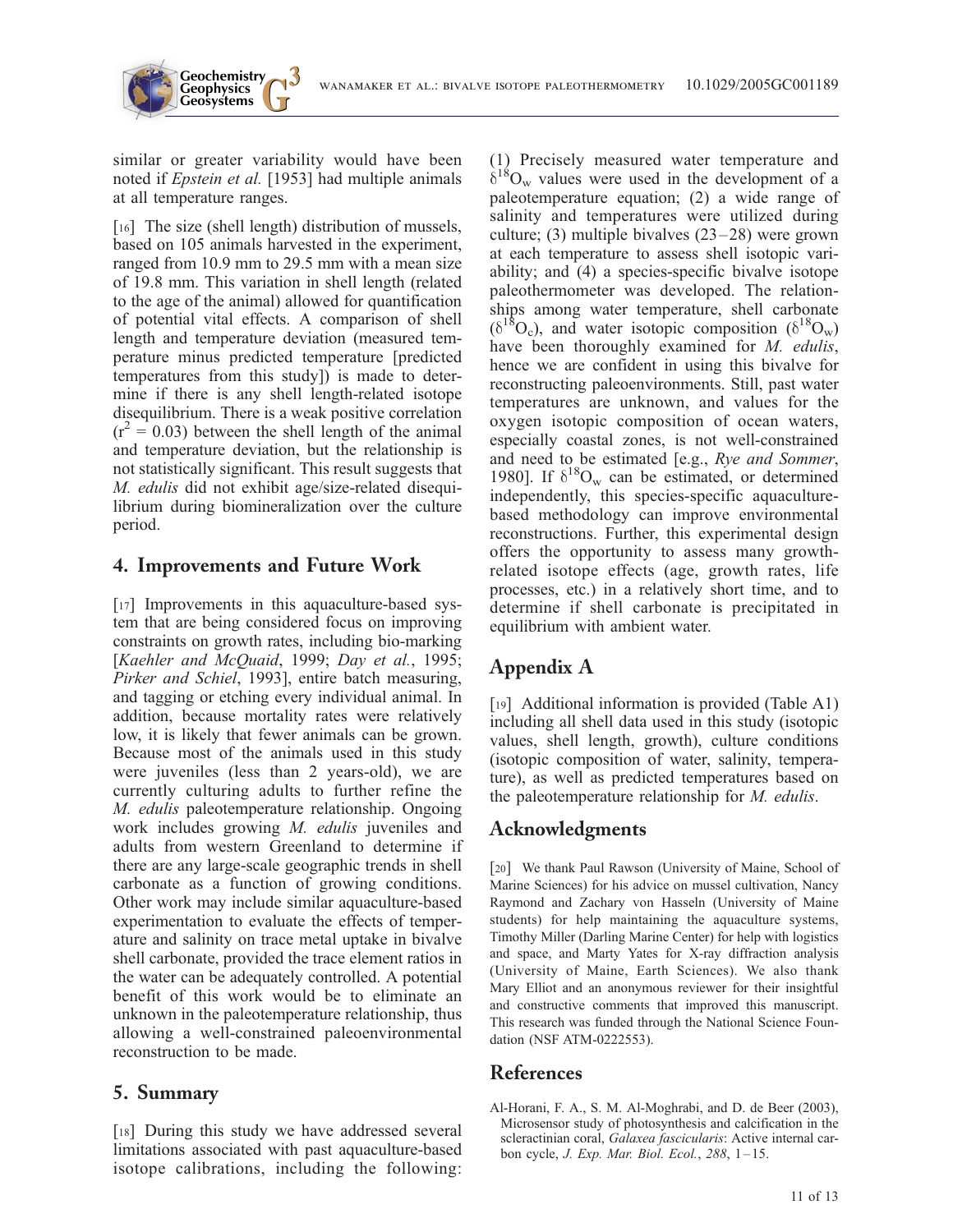Arthur, M. A., D. F. Williams, and D. S. Jones (1983), Seasonal temperature-salinity changes and thermocline development in the mid-Atlantic Bight as recorded by the isotopic composition of bivalves, Geology, 11, 655-659.

**Geochemistry Geophysics**

- Bayne, B. L., R. J. Thompson, and J. Widdows (1973), Some effects of temperature and food on the rate of oxygen consumption by Mytilus edulus L, in Effects of Temperature on Ectothermic Organisms, edited by W. Wieser, pp. 181 – 193, Springer, New York.
- Bemis, B. E., H. J. Spero, and D. W. Lea (1998), Reevaluation of the oxygen isotopic composition of planktonic foraminifera: Experimental results and revised paleotemperature equations, Paleoceanography, 13, 150-160.
- Bijma, J., C. Hemleben, B. T. Huber, H. Erlenkeuser, and D. Kroon (1998), Experimental determination of the ontogenetic stable isotope variability in two morphotypes of Globigerinella siphonifera (d'Orbigny), Mar. Micropaleontol.,  $35(2)$ ,  $141 - 160$ .
- Carre, M., I. Bentaleb, D. Blamart, N. Ogle, F. Cardenas, S. Zevallos, R. M. Kalin, L. Ortlieb, and M. Fontugne (2005), Stable isotopes and sclerochronology of the bivalve Mesodesma donacium: Potential application to Peruvian paleoceanographic reconstructions, Palaeogeogr. Palaeclimatol. Palaeoecol., 228, 4-25.
- Chauvaud, L., A. Lorrain, R. B. Dunbar, Y. Paulet, G. Thouzeau, F. Jean, J. Guarini, and D. Mucciarone (2005), Shell of the Great Scallop Pecten maximus as a high-frequency archive of paleoenvironmental changes, Geochem. Geophys. Geosyst., 6, Q08001, doi:10.1029/ 2004GC000890.
- Craig, H. (1965), Measurement of oxygen isotope paleotemperatures, in Stable Isotopes in Oceanographic Studies and Paleotemperatures, edited by E. Tongiori, pp.  $161-182$ , Cons. Naz. delle Ric., Spoleto, Italy.
- Day, R. W., M. C. Williams, and G. P. Hawkes (1995), A comparison of fluorochromes for marking abalone shells, Mar. Fresh. Res., 46, 599-605.
- De Ridder, F., R. Pintelon, J. Schoukens, D. P. Gillikin, L. André, W. Baeyens, A. de Brauwere, and F. Dehairs (2004), Decoding nonlinear growth rates in biogenic environmental archives, Geochem. Geophys. Geosyst., 5, Q12015, doi:10.1029/2004GC000771.
- Emiliani, C. (1966), Isotopic paleotemperatures, Science, 154,  $851 - 857$ .
- Epstein, S., R. Buchsbaum, H. A. Lowenstam, and H. C. Urey (1953), Revised carbonate-water isotopic temperature scale, Bull. Geol. Soc. Am., 64, 1315 – 1326.
- Erez, J. (1978), Vital effect on stable-isotope composition seen in foraminifera and coral skeletons, Science, 273, 199–202.
- Erez, J., and B. Luz (1983), Experimental paleotemperature equation for planktonic foraminifera, Geochim. Cosmochim. Acta, 47, 1025-1031.
- Friedman, I., and J. R. O'Neil (1977). Compilation of stable isotope fractionation factors of geochemical interest, in Data of Geochemistry, 6th ed., edited by M. Fleisher, U.S. Geol. Surv. Prof. Pap., 776, 1-37.
- Gonzalez, L. A., and K. C. Lohmann (1985), Carbon and oxygen isotopic composition of Holocene reef carbonates, Geology, 13, 811-814.
- Goodwin, D. H., K. W. Flessa, B. R. Schöne, and D. L. Dettman (2001), Cross-calibration of daily growth increments, stable isotope variation, and temperature in the Gulf of California bivalve mollusk Chione cortezi: Implications for paleoenvironmental analysis, Palaios, 16, 387-398.
- Goodwin, D. H., K. W. Flessa, M. A. Tellez-Duarte, D. L. Dettman, B. R. Schöne, and G. A. Avila-Serrano

(2004), Detecting time-averaging and spatial mixing using oxygen isotope variation: A case study, Palaeogeogr. Palaeoclimatol. Palaeoecol., 205, 1-21.

- Grossman, E. L., and T. L. Ku (1986), Oxygen and carbon isotope fractionation in biogenic aragonite: Temperature effects, Chem. Geol., 59, 59-74.
- Grossman, E. L., H.-S. Mii, and T. E. Yancey (1993), Stable isotopes in Late Pennsylvanian brachiopods from the United States: Implications for Carboniferous paleoceanography, Geol. Soc. Am. Bull., 105, 1284-1296.
- Harrington, R. J. (1989), Aspects of growth deceleration in bivalves: Clues to understanding the seasonal  $\delta^{18}O$  and  $\delta^{13}$ C record—A comment on Krantz et al. (1987), Palaeogeogr. Palaeoclimatol. Palaeoecol., 70, 399-403.
- Horibe, Y., and T. Oba (1972), Temperature scales of aragonite-water and calcite-water systems, Fossils, 23/24, 69–79.
- Incze, L. S., R. A. Lutz, and L. Watling (1980), Relationships between effects of environmental temperature and seston on growth and mortality of Mytilus edulis in a temperature northern estuary, Mar. Biol., 57, 147-156.
- Ivany, L. C., B. H. Wilkinson, and D. S. Jones (2003), Using stable isotopic data to resolve rate and duration of growth throughout ontogeny: An example from the surf clam, Spisula solidissima, Palaios, 18, 126-137.
- Jones, D. S. (1981), Repeating layers in the molluscan shell are not always periodic, J. Paleontol., 55, 1076-1082.
- Kaehler, S., and C. D. McQuaid (1999), Use of the fluorochrome calcein as in situ growth marker in the brown mussel Perna perna, Mar. Biol., 133, 455-460.
- Kim, S. T., and J. R. O'Neil (1997), Equilibrium and nonequilibrium oxygen isotope effects in synthetic carbonates, Geochim. Cosmochim. Acta, 61, 3461 – 3475.
- Klein, R. T., K. C. Lohmann, and G. L. Kennedy (1997), Elemental and isotopic proxies of paleotemperature and paleosalinity: Climate reconstruction of the marginal northeast Pacific ca. 80 ka, *Geology*, 25(4), 363-366.
- Krantz, D. E., D. F. Williams, and D. S. Jones (1987), Ecological and paleoenvironmental information using stable isotope profiles from living and fossil molluscs, Palaeogeogr. Palaeoclimatol. Palaeoecol., 58, 249-266.
- Lorrain, A., Y.-M. Paulet, L. Chauvaud, R. Dunbar, D. Mucciarone, and M. Fontugne (2004),  $\delta^{13}$ C variation in scallop shells: Increasing metabolic carbon contribution with body size?, Geochim. Cosmochim. Acta, 68(17), 3509 – 3519.
- Lutz, R. A. (1976), Annual growth patterns in the inner shell layer of Mytilus edulis L, J. Mar. Biol. Assoc. U. K., 56,  $723 - 731.$
- McConnaughey, T. (1989a), <sup>13</sup>C and <sup>18</sup>O isotopic disequilibrium in biological carbonates: I. Patterns, Geochim. Cosmochim. Acta, 53, 151-162.
- McConnaughey, T. (1989b), <sup>13</sup>C and <sup>18</sup>O isotopic disequilibrium in biological carbonates: II. In vitro simulation of kinetic isotope effects, Geochim. Cosmochim. Acta, 53,  $163 - 171.$
- McCrea, J. M. (1950), On the isotopic chemistry of carbonates and a paleotemperature scale, J. Chem. Phys., 18, 849 – 857.
- Miller, J. C., and J. N. Miller (1993), Statistics for Analytical Chemistry, Prentice-Hall, Upper Saddle River, N. J.
- O'Neil, J. R., R. N. Clayton, and T. K. Mayeda (1969), Oxygen isotope fractionation in divalent metal carbonates, J. Chem. Phys., 51(12), 5547 – 5557.
- Owen, R., H. Kennedy, and C. Richardson (2002a), Experimental investigation into partitioning of stable isotopes between scallop (Pecten maximus) shell calcite and sea water, Palaeogeogr. Palaeoclimatol. Palaeoecol., 185(1), 163-174.